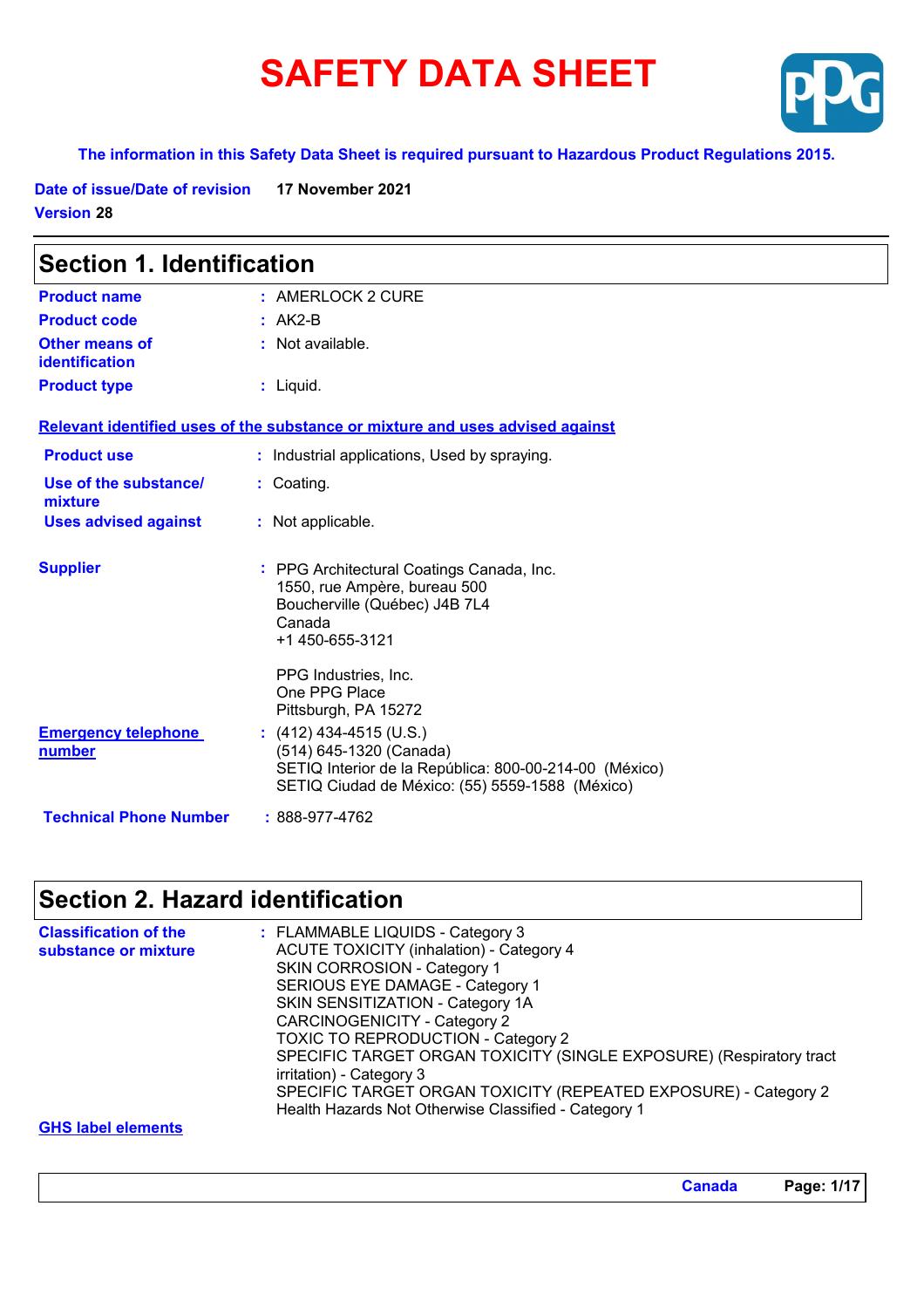# **Section 2. Hazard identification**

| <b>Hazard pictograms</b>              |                                                                                                                                                                                                                                                                                                                                                                                                                                                                                                                                                                                                                                                                                                                                                                                      |
|---------------------------------------|--------------------------------------------------------------------------------------------------------------------------------------------------------------------------------------------------------------------------------------------------------------------------------------------------------------------------------------------------------------------------------------------------------------------------------------------------------------------------------------------------------------------------------------------------------------------------------------------------------------------------------------------------------------------------------------------------------------------------------------------------------------------------------------|
| <b>Signal word</b>                    | Danger                                                                                                                                                                                                                                                                                                                                                                                                                                                                                                                                                                                                                                                                                                                                                                               |
| <b>Hazard statements</b>              | Flammable liquid and vapor.<br>Causes severe skin burns and eye damage.<br>May cause an allergic skin reaction.<br>Harmful if inhaled.<br>May cause respiratory irritation.<br>Suspected of causing cancer.<br>Suspected of damaging fertility or the unborn child.<br>May cause damage to organs through prolonged or repeated exposure. (hearing<br>organs)<br>Causes digestive tract burns.<br>Prolonged or repeated contact may dry skin and cause irritation.                                                                                                                                                                                                                                                                                                                   |
| <b>Precautionary statements</b>       |                                                                                                                                                                                                                                                                                                                                                                                                                                                                                                                                                                                                                                                                                                                                                                                      |
| <b>Prevention</b>                     | : Obtain special instructions before use. Do not handle until all safety precautions<br>have been read and understood. Wear protective gloves, protective clothing and<br>eye or face protection. Keep away from heat, hot surfaces, sparks, open flames<br>and other ignition sources. No smoking. Use only outdoors or in a well-ventilated<br>area. Do not breathe vapor. Wash thoroughly after handling. Contaminated work<br>clothing should not be allowed out of the workplace.                                                                                                                                                                                                                                                                                               |
| <b>Response</b>                       | IF exposed or concerned: Get medical advice or attention. IF INHALED: Remove<br>person to fresh air and keep comfortable for breathing. Immediately call a POISON<br>CENTER or doctor. IF SWALLOWED: Immediately call a POISON CENTER or<br>doctor. Rinse mouth. Do NOT induce vomiting. IF ON SKIN (or hair): Take off<br>immediately all contaminated clothing. Rinse skin with water. Immediately call a<br>POISON CENTER or doctor. Wash contaminated clothing before reuse. IF ON<br>SKIN: Wash with plenty of water. If skin irritation or rash occurs: Get medical advice<br>or attention. IF IN EYES: Rinse cautiously with water for several minutes. Remove<br>contact lenses, if present and easy to do. Continue rinsing. Immediately call a<br>POISON CENTER or doctor. |
| <b>Storage</b>                        | : Store locked up. Store in a well-ventilated place. Keep container tightly closed.                                                                                                                                                                                                                                                                                                                                                                                                                                                                                                                                                                                                                                                                                                  |
| <b>Disposal</b>                       | Dispose of contents and container in accordance with all local, regional, national<br>and international regulations.                                                                                                                                                                                                                                                                                                                                                                                                                                                                                                                                                                                                                                                                 |
| <b>Supplemental label</b><br>elements | : Sanding and grinding dusts may be harmful if inhaled. Do not taste or swallow.<br>Repeated exposure to high vapor concentrations may cause irritation of the<br>respiratory system and permanent brain and nervous system damage. Inhalation of<br>vapor/aerosol concentrations above the recommended exposure limits causes<br>headaches, drowsiness and nausea and may lead to unconsciousness or death.<br>Avoid contact with skin and clothing. Wash thoroughly after handling. Emits toxic<br>fumes when heated.<br>Percentage of the mixture consisting of ingredient(s) of unknown acute toxicity:<br>25.3% (dermal), 71.4% (inhalation)                                                                                                                                    |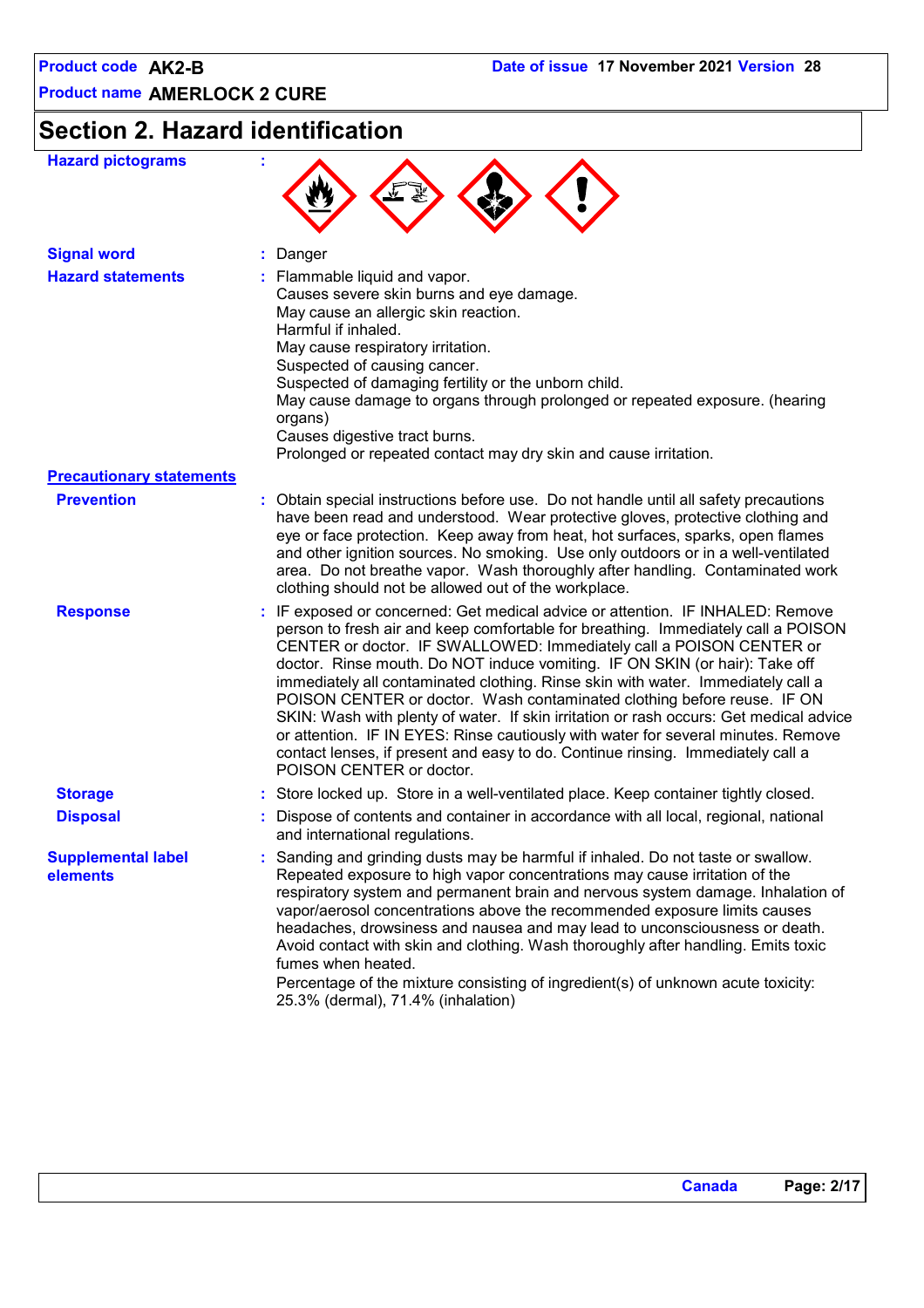### **Section 3. Composition/information on ingredients**

| <b>Substance/mixture</b>         | : Mixture                   |
|----------------------------------|-----------------------------|
| <b>Product name</b>              | $:$ AMERLOCK 2 CURE         |
| Other means of<br>identification | $\therefore$ Not available. |

#### **CAS number/other identifiers**

| <b>Ingredient name</b>                          | <b>Synonyms</b> | $%$ (w/w)  | <b>CAS number</b>    |
|-------------------------------------------------|-----------------|------------|----------------------|
| Talc, not containing asbestiform fibres         | Not available.  | $10 - 30*$ | 14807-96-6           |
| barium sulfate                                  | Not available.  | $10 - 30*$ | 7727-43-7            |
| xylene                                          | Not available.  | $7 - 13*$  | 1330-20-7            |
| 4-nonylphenol, branched                         | Not available.  | $5 - 10*$  | 84852-15-3           |
| Fatty acids, C18-unsatd., dimers, oligomeric    | Not available.  | $3 - 7*$   | 68082-29-1           |
| reaction products with tall-oil fatty acids and |                 |            |                      |
| triethylenetetramine                            |                 |            |                      |
| m-phenylenebis(methylamine)                     | Not available.  | $1 - 5^*$  | 1477-55-0            |
| 4-tert-butylphenol                              | Not available.  | $1 - 5^*$  | $98 - 54 - 4$        |
| benzyl alcohol                                  | Not available.  | $1 - 5^*$  | $100 - 51 - 6$       |
| Poly[oxy(methyl-1,2-ethanediyl)], α-            | Not available.  | $1 - 5^*$  | $9046 - 10 - 0$ (n = |
| (2-aminomethylethyl)-ω-(2-aminomethylethoxy)-   |                 |            | $2-6)$               |
| ethylbenzene                                    | Not available.  | $1 - 5^*$  | $100 - 41 - 4$       |
| Phenol, 2-nonyl-, branched                      | Not available.  | $0.1 - 1*$ | 91672-41-2           |

\*Ranges if listed above for hazardous ingredient(s) are prescribed ranges. The actual concentration(s) or actual concentration range(s) are being withheld as a trade secret.

SUB codes represent substances without registered CAS Numbers.

**There are no additional ingredients present which, within the current knowledge of the supplier and in the concentrations applicable, are classified as hazardous to health or the environment and hence require reporting in this section.**

**Occupational exposure limits, if available, are listed in Section 8.**

### **Section 4. First-aid measures**

If ingestion, irritation, any type of overexposure or symptoms of overexposure occur during or persists after use of this product, contact a POISON CONTROL CENTER, EMERGENCY ROOM OR PHYSICIAN immediately; have Safety Data Sheet information available. Never give anything by mouth to an unconscious or convulsing person.

#### **Description of necessary first aid measures**

| <b>Eye contact</b>  | : Check for and remove any contact lenses. Immediately flush eyes with running<br>water for at least 15 minutes, keeping eyelids open. Seek immediate medical<br>attention.                            |
|---------------------|--------------------------------------------------------------------------------------------------------------------------------------------------------------------------------------------------------|
| <b>Inhalation</b>   | : Remove to fresh air. Keep person warm and at rest. If not breathing, if breathing is<br>irregular or if respiratory arrest occurs, provide artificial respiration or oxygen by<br>trained personnel. |
| <b>Skin contact</b> | : Remove contaminated clothing and shoes. Wash skin thoroughly with soap and<br>water or use recognized skin cleanser. Do NOT use solvents or thinners.                                                |
| <b>Ingestion</b>    | : If swallowed, seek medical advice immediately and show this container or label.<br>Keep person warm and at rest. Do NOT induce vomiting.                                                             |

| Most important symptoms/effects, acute and delaved |  |  |
|----------------------------------------------------|--|--|
|                                                    |  |  |

| <b>Potential acute health effects</b> |                                                         |
|---------------------------------------|---------------------------------------------------------|
| <b>Eve contact</b>                    | : Causes serious eye damage.                            |
| <b>Inhalation</b>                     | : Harmful if inhaled. May cause respiratory irritation. |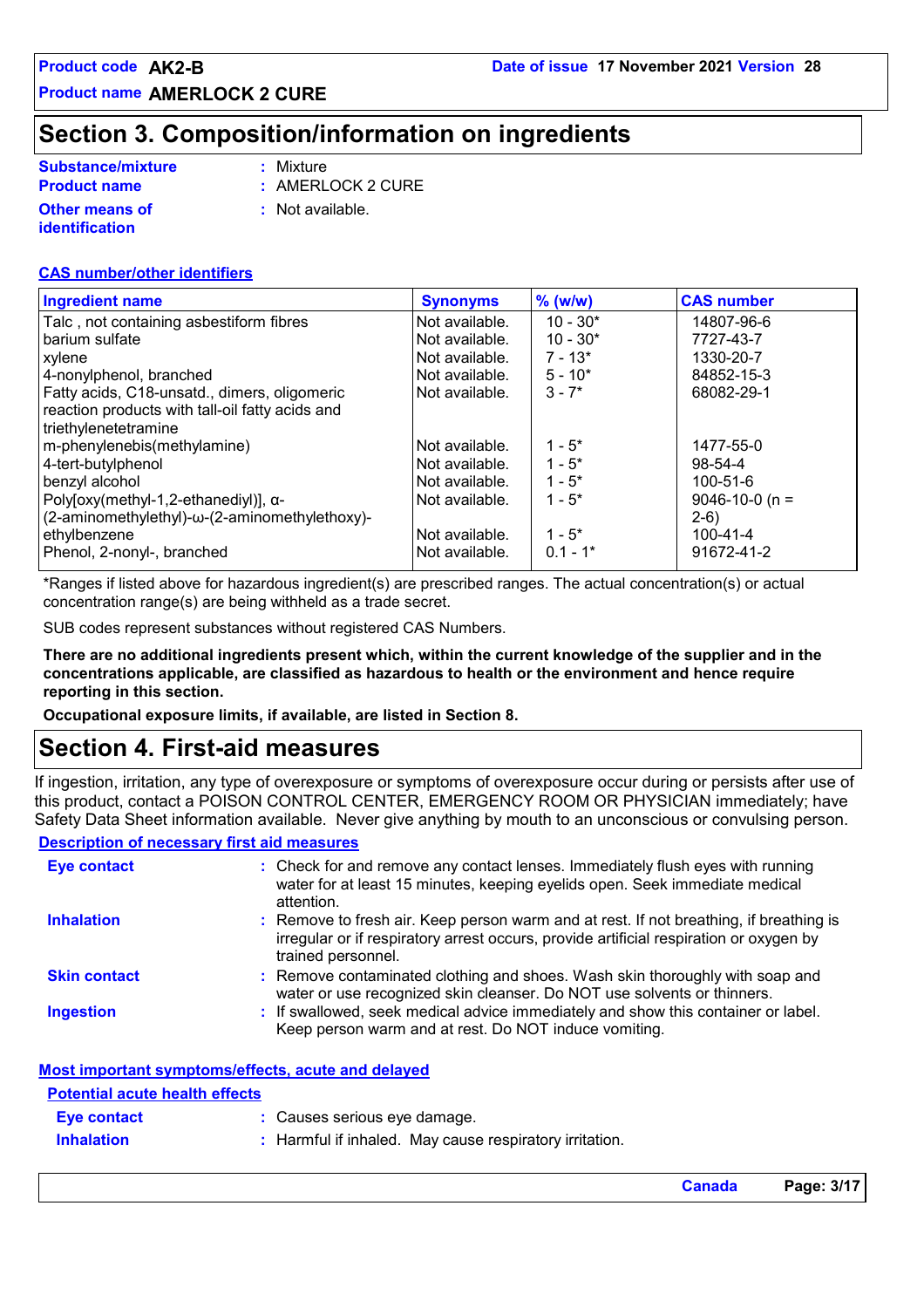# **Section 4. First-aid measures**

| <b>Skin contact</b>                 | : Causes severe burns. Defatting to the skin. May cause an allergic skin reaction.                                                                                                                                                                                                                                                                                                                              |
|-------------------------------------|-----------------------------------------------------------------------------------------------------------------------------------------------------------------------------------------------------------------------------------------------------------------------------------------------------------------------------------------------------------------------------------------------------------------|
| <b>Ingestion</b>                    | : Corrosive to the digestive tract. Causes burns.                                                                                                                                                                                                                                                                                                                                                               |
| <b>Over-exposure signs/symptoms</b> |                                                                                                                                                                                                                                                                                                                                                                                                                 |
| <b>Eye contact</b>                  | : Adverse symptoms may include the following:<br>pain<br>watering<br>redness                                                                                                                                                                                                                                                                                                                                    |
| <b>Inhalation</b>                   | : Adverse symptoms may include the following:<br>respiratory tract irritation<br>coughing<br>reduced fetal weight<br>increase in fetal deaths<br>skeletal malformations                                                                                                                                                                                                                                         |
| <b>Skin contact</b>                 | Adverse symptoms may include the following:<br>pain or irritation<br>redness<br>dryness<br>cracking<br>blistering may occur<br>reduced fetal weight<br>increase in fetal deaths<br>skeletal malformations                                                                                                                                                                                                       |
| <b>Ingestion</b>                    | Adverse symptoms may include the following:<br>stomach pains<br>reduced fetal weight<br>increase in fetal deaths<br>skeletal malformations                                                                                                                                                                                                                                                                      |
|                                     | <u>Indication of immediate medical attention and special treatment needed, if necessary</u>                                                                                                                                                                                                                                                                                                                     |
| <b>Notes to physician</b>           | : In case of inhalation of decomposition products in a fire, symptoms may be delayed.<br>The exposed person may need to be kept under medical surveillance for 48 hours.                                                                                                                                                                                                                                        |
| <b>Specific treatments</b>          | : No specific treatment.                                                                                                                                                                                                                                                                                                                                                                                        |
| <b>Protection of first-aiders</b>   | : No action shall be taken involving any personal risk or without suitable training. If it<br>is suspected that fumes are still present, the rescuer should wear an appropriate<br>mask or self-contained breathing apparatus. It may be dangerous to the person<br>providing aid to give mouth-to-mouth resuscitation. Wash contaminated clothing<br>thoroughly with water before removing it, or wear gloves. |

**See toxicological information (Section 11)**

# **Section 5. Fire-fighting measures**

| <b>Extinguishing media</b>                           |                                                                                                                                                                                                                                                                                                                                                            |
|------------------------------------------------------|------------------------------------------------------------------------------------------------------------------------------------------------------------------------------------------------------------------------------------------------------------------------------------------------------------------------------------------------------------|
| <b>Suitable extinguishing</b><br>media               | : Use dry chemical, $CO2$ , water spray (fog) or foam.                                                                                                                                                                                                                                                                                                     |
| <b>Unsuitable extinguishing</b><br>media             | : Do not use water jet.                                                                                                                                                                                                                                                                                                                                    |
| <b>Specific hazards arising</b><br>from the chemical | : Flammable liquid and vapor. Runoff to sewer may create fire or explosion hazard.<br>In a fire or if heated, a pressure increase will occur and the container may burst, with<br>the risk of a subsequent explosion. Fire water contaminated with this material must<br>be contained and prevented from being discharged to any waterway, sewer or drain. |
|                                                      | Page: 4/17<br>Canada                                                                                                                                                                                                                                                                                                                                       |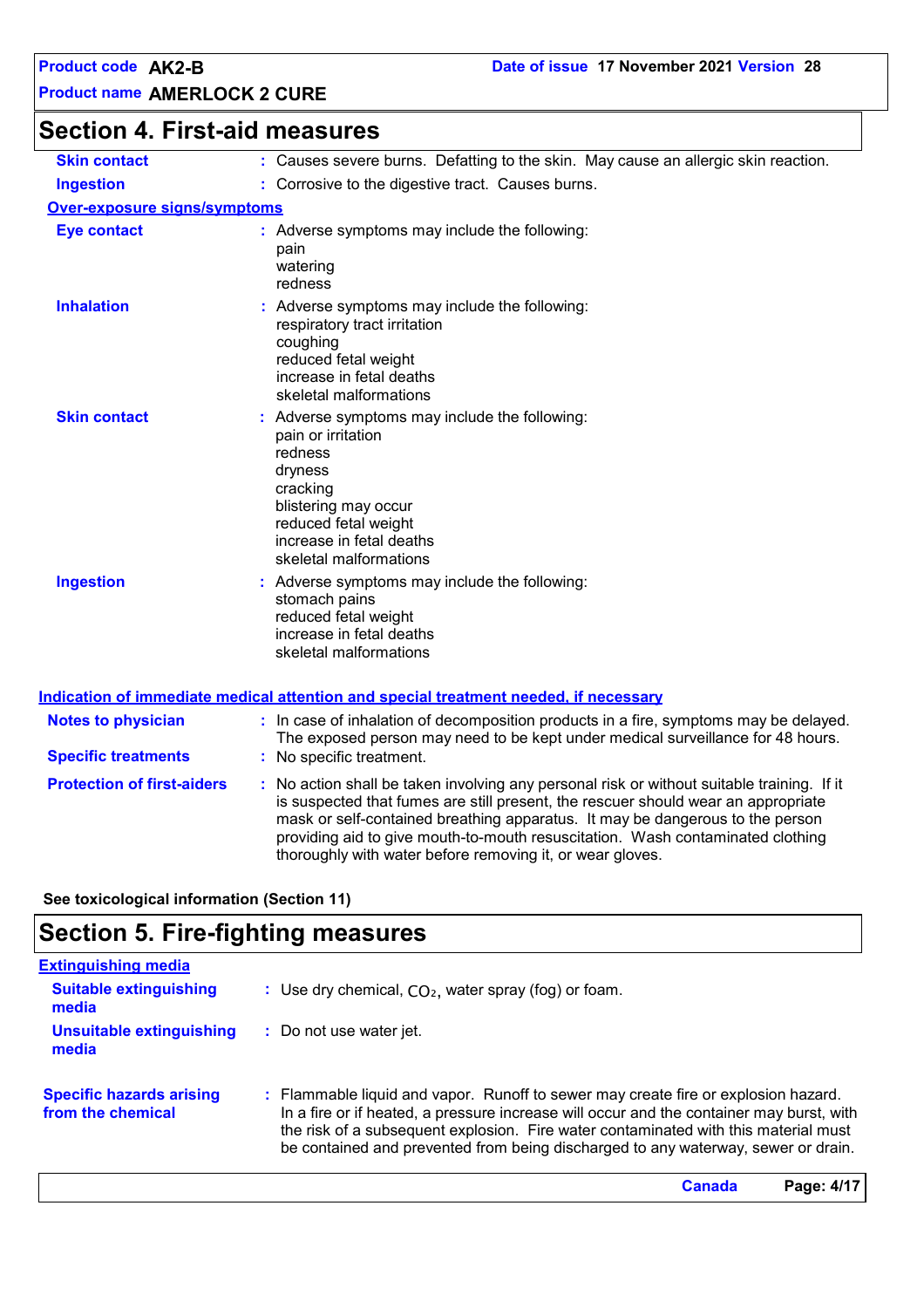### **Section 5. Fire-fighting measures**

| <b>Hazardous thermal</b><br>decomposition products       | : Decomposition products may include the following materials:<br>carbon oxides<br>nitrogen oxides<br>sulfur oxides<br>metal oxide/oxides                                                                                                                                                                                      |
|----------------------------------------------------------|-------------------------------------------------------------------------------------------------------------------------------------------------------------------------------------------------------------------------------------------------------------------------------------------------------------------------------|
| <b>Special protective actions</b><br>for fire-fighters   | : Promptly isolate the scene by removing all persons from the vicinity of the incident if<br>there is a fire. No action shall be taken involving any personal risk or without<br>suitable training. Move containers from fire area if this can be done without risk.<br>Use water spray to keep fire-exposed containers cool. |
| <b>Special protective</b><br>equipment for fire-fighters | : Fire-fighters should wear appropriate protective equipment and self-contained<br>breathing apparatus (SCBA) with a full face-piece operated in positive pressure<br>mode.                                                                                                                                                   |

## **Section 6. Accidental release measures**

#### **Personal precautions, protective equipment and emergency procedures**

| For non-emergency<br>personnel                               | : No action shall be taken involving any personal risk or without suitable training.<br>Evacuate surrounding areas. Keep unnecessary and unprotected personnel from<br>entering. Do not touch or walk through spilled material. Shut off all ignition sources.<br>No flares, smoking or flames in hazard area. Do not breathe vapor or mist. Provide<br>adequate ventilation. Wear appropriate respirator when ventilation is inadequate.<br>Put on appropriate personal protective equipment.                                                                                                                                                                                                                                                                        |
|--------------------------------------------------------------|-----------------------------------------------------------------------------------------------------------------------------------------------------------------------------------------------------------------------------------------------------------------------------------------------------------------------------------------------------------------------------------------------------------------------------------------------------------------------------------------------------------------------------------------------------------------------------------------------------------------------------------------------------------------------------------------------------------------------------------------------------------------------|
|                                                              | For emergency responders : If specialized clothing is required to deal with the spillage, take note of any<br>information in Section 8 on suitable and unsuitable materials. See also the<br>information in "For non-emergency personnel".                                                                                                                                                                                                                                                                                                                                                                                                                                                                                                                            |
| <b>Environmental precautions</b>                             | : Avoid dispersal of spilled material and runoff and contact with soil, waterways,<br>drains and sewers. Inform the relevant authorities if the product has caused<br>environmental pollution (sewers, waterways, soil or air). Water polluting material.<br>May be harmful to the environment if released in large quantities.                                                                                                                                                                                                                                                                                                                                                                                                                                       |
| <b>Methods and materials for containment and cleaning up</b> |                                                                                                                                                                                                                                                                                                                                                                                                                                                                                                                                                                                                                                                                                                                                                                       |
| <b>Small spill</b>                                           | : Stop leak if without risk. Move containers from spill area. Use spark-proof tools<br>and explosion-proof equipment. Dilute with water and mop up if water-soluble.<br>Alternatively, or if water-insoluble, absorb with an inert dry material and place in an<br>appropriate waste disposal container. Dispose of via a licensed waste disposal<br>contractor.                                                                                                                                                                                                                                                                                                                                                                                                      |
| <b>Large spill</b>                                           | : Stop leak if without risk. Move containers from spill area. Use spark-proof tools<br>and explosion-proof equipment. Approach release from upwind. Prevent entry into<br>sewers, water courses, basements or confined areas. Wash spillages into an<br>effluent treatment plant or proceed as follows. Contain and collect spillage with non-<br>combustible, absorbent material e.g. sand, earth, vermiculite or diatomaceous earth<br>and place in container for disposal according to local regulations (see Section 13).<br>Dispose of via a licensed waste disposal contractor. Contaminated absorbent<br>material may pose the same hazard as the spilled product. Note: see Section 1 for<br>emergency contact information and Section 13 for waste disposal. |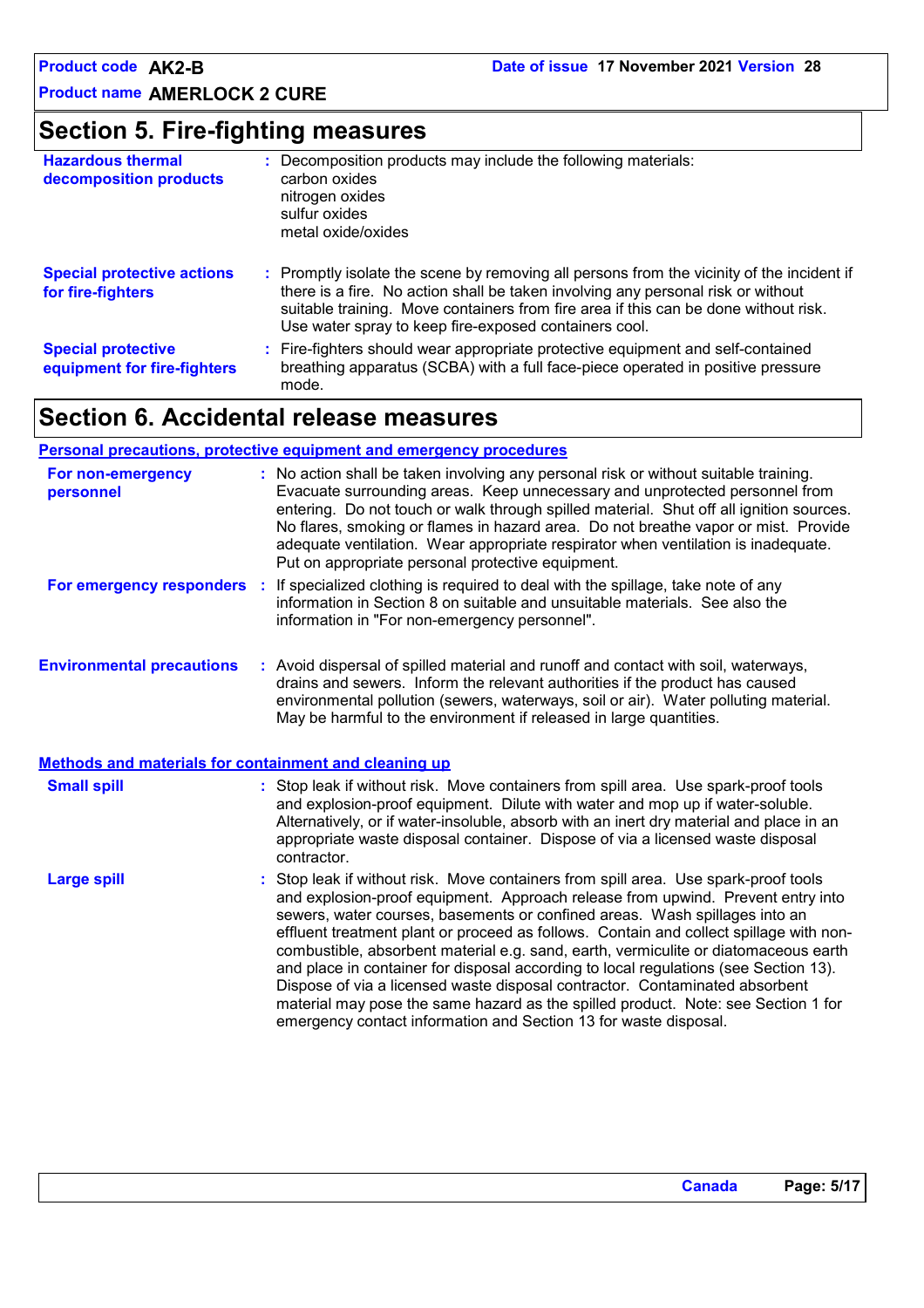### **Section 7. Handling and storage**

| <b>Protective measures</b> | : Put on appropriate personal protective equipment (see Section 8). Persons with a<br>history of skin sensitization problems should not be employed in any process in<br>which this product is used. Avoid exposure - obtain special instructions before use.<br>Avoid exposure during pregnancy. Do not handle until all safety precautions have<br>been read and understood. Do not get in eyes or on skin or clothing. Do not<br>breathe vapor or mist. Do not ingest. Avoid release to the environment. Use only<br>with adequate ventilation. Wear appropriate respirator when ventilation is<br>inadequate. Do not enter storage areas and confined spaces unless adequately<br>ventilated. Keep in the original container or an approved alternative made from a<br>compatible material, kept tightly closed when not in use. Store and use away from<br>heat, sparks, open flame or any other ignition source. Use explosion-proof electrical<br>(ventilating, lighting and material handling) equipment. Use only non-sparking tools.<br>Take precautionary measures against electrostatic discharges. Empty containers |
|----------------------------|----------------------------------------------------------------------------------------------------------------------------------------------------------------------------------------------------------------------------------------------------------------------------------------------------------------------------------------------------------------------------------------------------------------------------------------------------------------------------------------------------------------------------------------------------------------------------------------------------------------------------------------------------------------------------------------------------------------------------------------------------------------------------------------------------------------------------------------------------------------------------------------------------------------------------------------------------------------------------------------------------------------------------------------------------------------------------------------------------------------------------------|
|                            | retain product residue and can be hazardous. Do not reuse container.                                                                                                                                                                                                                                                                                                                                                                                                                                                                                                                                                                                                                                                                                                                                                                                                                                                                                                                                                                                                                                                             |

- **Special precautions :** Vapors may accumulate in low or confined areas or travel a considerable distance to a source of ignition and flash back. Vapors are heavier than air and may spread along floors. If this material is part of a multiple component system, read the Safety Data Sheet(s) for the other component or components before blending as the resulting mixture may have the hazards of all of its parts.
- **Advice on general occupational hygiene** Eating, drinking and smoking should be prohibited in areas where this material is **:** handled, stored and processed. Workers should wash hands and face before eating, drinking and smoking. Remove contaminated clothing and protective equipment before entering eating areas. See also Section 8 for additional information on hygiene measures.
- **Conditions for safe storage, : Do not store above the following temperature: 50°C (122°F). Store in accordance including any incompatibilities** with local regulations. Store in a segregated and approved area. Store in original container protected from direct sunlight in a dry, cool and well-ventilated area, away from incompatible materials (see Section 10) and food and drink. Store locked up. Eliminate all ignition sources. Separate from oxidizing materials. Keep container tightly closed and sealed until ready for use. Containers that have been opened must be carefully resealed and kept upright to prevent leakage. Do not store in unlabeled containers. Use appropriate containment to avoid environmental contamination.

### **Section 8. Exposure controls/personal protection**

#### **Control parameters**

#### **Occupational exposure limits**

| <b>Ingredient name</b>                  | <b>Exposure limits</b>                             |  |  |  |
|-----------------------------------------|----------------------------------------------------|--|--|--|
| Talc, not containing asbestiform fibres | <b>CA British Columbia Provincial (Canada,</b>     |  |  |  |
|                                         | $1/2021$ ).                                        |  |  |  |
|                                         | TWA: 2 mg/m <sup>3</sup> 8 hours. Form: Respirable |  |  |  |
|                                         | <b>CA Ontario Provincial (Canada).</b>             |  |  |  |
|                                         | TWA: 2 ppb Form: Respirable                        |  |  |  |
|                                         | TWA: 2 mg/m <sup>3</sup> Form: Respirable          |  |  |  |
|                                         | CA Quebec Provincial (Canada, 7/2019).             |  |  |  |
|                                         | TWAEV: 3 mg/m <sup>3</sup> 8 hours. Form:          |  |  |  |
|                                         | Respirable dust.                                   |  |  |  |
|                                         | CA Alberta Provincial (Canada, 6/2018).            |  |  |  |
|                                         | 8 hrs OEL: 2 mg/m <sup>3</sup> 8 hours. Form:      |  |  |  |
|                                         | Respirable particulate                             |  |  |  |
|                                         | <b>CA Saskatchewan Provincial (Canada,</b>         |  |  |  |
|                                         | <b>Canada</b><br>Page: 6/17                        |  |  |  |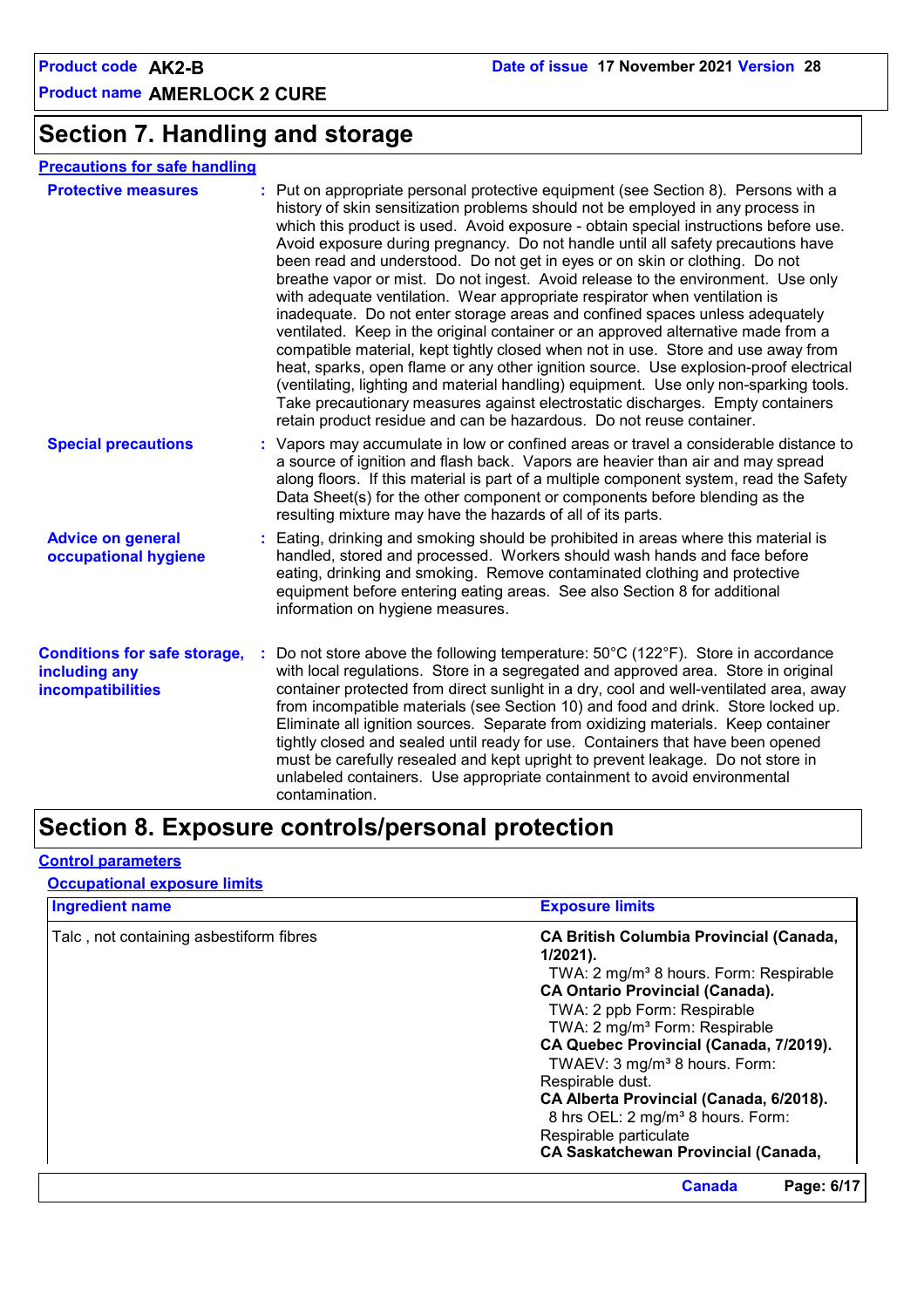# **Section 8. Exposure controls/personal protection**

|                                                                                                | 7/2013).<br>TWA: 2 mg/m <sup>3</sup> 8 hours. Form: respirable                                                                                                                                                                                                                                                                                                                                                                                                                                                                                                                                                                                                                                                                        |
|------------------------------------------------------------------------------------------------|---------------------------------------------------------------------------------------------------------------------------------------------------------------------------------------------------------------------------------------------------------------------------------------------------------------------------------------------------------------------------------------------------------------------------------------------------------------------------------------------------------------------------------------------------------------------------------------------------------------------------------------------------------------------------------------------------------------------------------------|
|                                                                                                | fraction                                                                                                                                                                                                                                                                                                                                                                                                                                                                                                                                                                                                                                                                                                                              |
| barium sulfate                                                                                 | <b>CA British Columbia Provincial (Canada,</b><br>$1/2021$ ).                                                                                                                                                                                                                                                                                                                                                                                                                                                                                                                                                                                                                                                                         |
|                                                                                                | TWA: 5 mg/m <sup>3</sup> 8 hours. Form: Inhalable<br>CA Ontario Provincial (Canada, 6/2019).<br>TWA: 5 mg/m <sup>3</sup> 8 hours. Form: Inhalable<br>particulate matter.<br>CA Quebec Provincial (Canada, 7/2019).<br>TWAEV: 5 mg/m <sup>3</sup> 8 hours. Form:<br>Respirable dust.<br>TWAEV: 10 mg/m <sup>3</sup> 8 hours. Form: Total<br>dust.<br>CA Alberta Provincial (Canada, 6/2018).<br>8 hrs OEL: 10 mg/m <sup>3</sup> 8 hours.<br><b>CA Saskatchewan Provincial (Canada,</b><br>7/2013).                                                                                                                                                                                                                                     |
|                                                                                                | STEL: 20 mg/m <sup>3</sup> 15 minutes.<br>TWA: 10 mg/m <sup>3</sup> 8 hours.                                                                                                                                                                                                                                                                                                                                                                                                                                                                                                                                                                                                                                                          |
| xylene                                                                                         | CA Alberta Provincial (Canada, 6/2018).<br>15 min OEL: 651 mg/m <sup>3</sup> 15 minutes.<br>15 min OEL: 150 ppm 15 minutes.<br>8 hrs OEL: 434 mg/m <sup>3</sup> 8 hours.<br>8 hrs OEL: 100 ppm 8 hours.<br><b>CA British Columbia Provincial (Canada,</b><br>$1/2021$ ).<br>STEL: 150 ppm 15 minutes.<br>TWA: 100 ppm 8 hours.<br>CA Quebec Provincial (Canada, 7/2019).<br>STEV: 651 mg/m <sup>3</sup> 15 minutes.<br>STEV: 150 ppm 15 minutes.<br>TWAEV: 434 mg/m <sup>3</sup> 8 hours.<br>TWAEV: 100 ppm 8 hours.<br>CA Ontario Provincial (Canada, 6/2019).<br>STEL: 150 ppm 15 minutes.<br>TWA: 100 ppm 8 hours.<br><b>CA Saskatchewan Provincial (Canada,</b><br>7/2013).<br>STEL: 150 ppm 15 minutes.<br>TWA: 100 ppm 8 hours. |
| 4-nonylphenol, branched<br>Fatty acids, C18-unsatd., dimers, oligomeric reaction products with | None.<br>None.                                                                                                                                                                                                                                                                                                                                                                                                                                                                                                                                                                                                                                                                                                                        |
| tall-oil fatty acids and triethylenetetramine<br>m-phenylenebis(methylamine)                   | CA Alberta Provincial (Canada, 6/2018).<br>Absorbed through skin.                                                                                                                                                                                                                                                                                                                                                                                                                                                                                                                                                                                                                                                                     |
|                                                                                                | C: $0.1 \text{ mg/m}^3$ 15 minutes.<br><b>CA British Columbia Provincial (Canada,</b><br>1/2021). Absorbed through skin.<br>C: $0.1 \text{ mg/m}^3$ 15 minutes.<br>CA Ontario Provincial (Canada, 6/2019).<br>Absorbed through skin.<br>Ceiling Limit: 0.1 mg/m <sup>3</sup><br>CA Quebec Provincial (Canada, 7/2019).                                                                                                                                                                                                                                                                                                                                                                                                                |
|                                                                                                | <b>Canada</b><br>Page: 7/17                                                                                                                                                                                                                                                                                                                                                                                                                                                                                                                                                                                                                                                                                                           |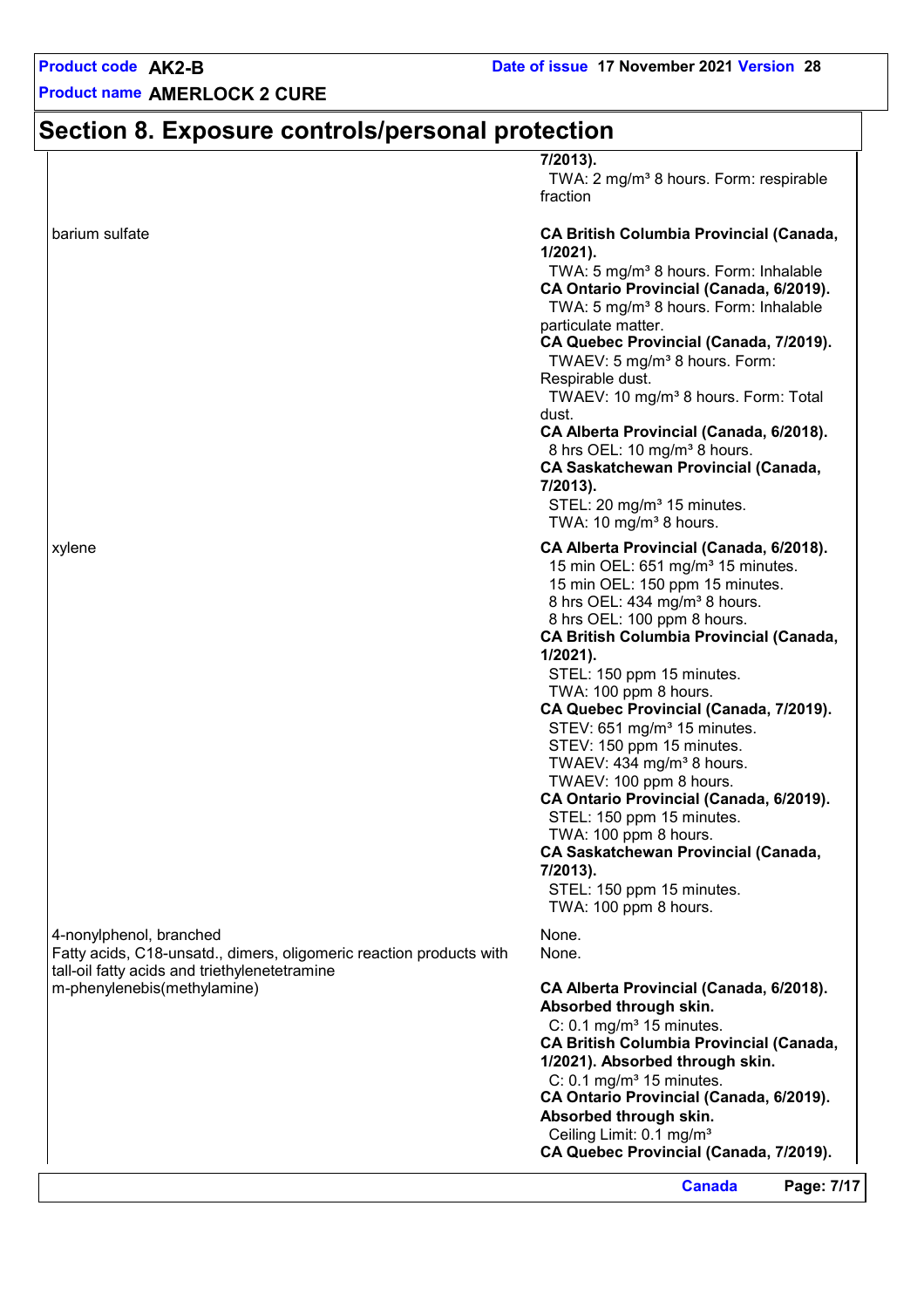# **Section 8. Exposure controls/personal protection**

|                                               | Absorbed through skin.                         |
|-----------------------------------------------|------------------------------------------------|
|                                               | STEV: 0.1 mg/m <sup>3</sup> 15 minutes.        |
|                                               | <b>CA Saskatchewan Provincial (Canada,</b>     |
|                                               | 7/2013). Absorbed through skin.                |
|                                               | CEIL: $0.1 \text{ mg/m}^3$                     |
|                                               |                                                |
| 4-tert-butylphenol                            | None.                                          |
| benzyl alcohol                                | $IPEL$ (-).                                    |
|                                               | TWA: 5 ppm                                     |
|                                               | STEL: 10 ppm                                   |
| Poly[oxy(methyl-1,2-ethanediyl)], $\alpha$ -  | None.                                          |
| (2-aminomethylethyl)-ω-(2-aminomethylethoxy)- |                                                |
| ethylbenzene                                  | CA Alberta Provincial (Canada, 6/2018).        |
|                                               | 15 min OEL: 543 mg/m <sup>3</sup> 15 minutes.  |
|                                               |                                                |
|                                               | 15 min OEL: 125 ppm 15 minutes.                |
|                                               | 8 hrs OEL: 434 mg/m <sup>3</sup> 8 hours.      |
|                                               | 8 hrs OEL: 100 ppm 8 hours.                    |
|                                               | <b>CA British Columbia Provincial (Canada,</b> |
|                                               | $1/2021$ ).                                    |
|                                               | TWA: 20 ppm 8 hours.                           |
|                                               | CA Ontario Provincial (Canada, 6/2019).        |
|                                               | TWA: 20 ppm 8 hours.                           |
|                                               | CA Quebec Provincial (Canada, 7/2019).         |
|                                               | STEV: 543 mg/m <sup>3</sup> 15 minutes.        |
|                                               | STEV: 125 ppm 15 minutes.                      |
|                                               | TWAEV: 434 mg/m <sup>3</sup> 8 hours.          |
|                                               | TWAEV: 100 ppm 8 hours.                        |
|                                               | <b>CA Saskatchewan Provincial (Canada,</b>     |
|                                               | 7/2013).                                       |
|                                               | STEL: 125 ppm 15 minutes.                      |
|                                               | TWA: 100 ppm 8 hours.                          |
| Phenol, 2-nonyl-, branched                    | None.                                          |

#### **Consult local authorities for acceptable exposure limits.**

| <b>Recommended monitoring</b><br>procedures      | : If this product contains ingredients with exposure limits, personal, workplace<br>atmosphere or biological monitoring may be required to determine the effectiveness<br>of the ventilation or other control measures and/or the necessity to use respiratory<br>protective equipment. Reference should be made to appropriate monitoring<br>standards. Reference to national guidance documents for methods for the<br>determination of hazardous substances will also be required. |
|--------------------------------------------------|---------------------------------------------------------------------------------------------------------------------------------------------------------------------------------------------------------------------------------------------------------------------------------------------------------------------------------------------------------------------------------------------------------------------------------------------------------------------------------------|
| <b>Appropriate engineering</b><br>controls       | : Use only with adequate ventilation. Use process enclosures, local exhaust<br>ventilation or other engineering controls to keep worker exposure to airborne<br>contaminants below any recommended or statutory limits. The engineering controls<br>also need to keep gas, vapor or dust concentrations below any lower explosive<br>limits. Use explosion-proof ventilation equipment.                                                                                               |
| <b>Environmental exposure</b><br><b>controls</b> | : Emissions from ventilation or work process equipment should be checked to ensure<br>they comply with the requirements of environmental protection legislation. In some<br>cases, fume scrubbers, filters or engineering modifications to the process<br>equipment will be necessary to reduce emissions to acceptable levels.                                                                                                                                                       |
|                                                  |                                                                                                                                                                                                                                                                                                                                                                                                                                                                                       |

#### **Individual protection measures**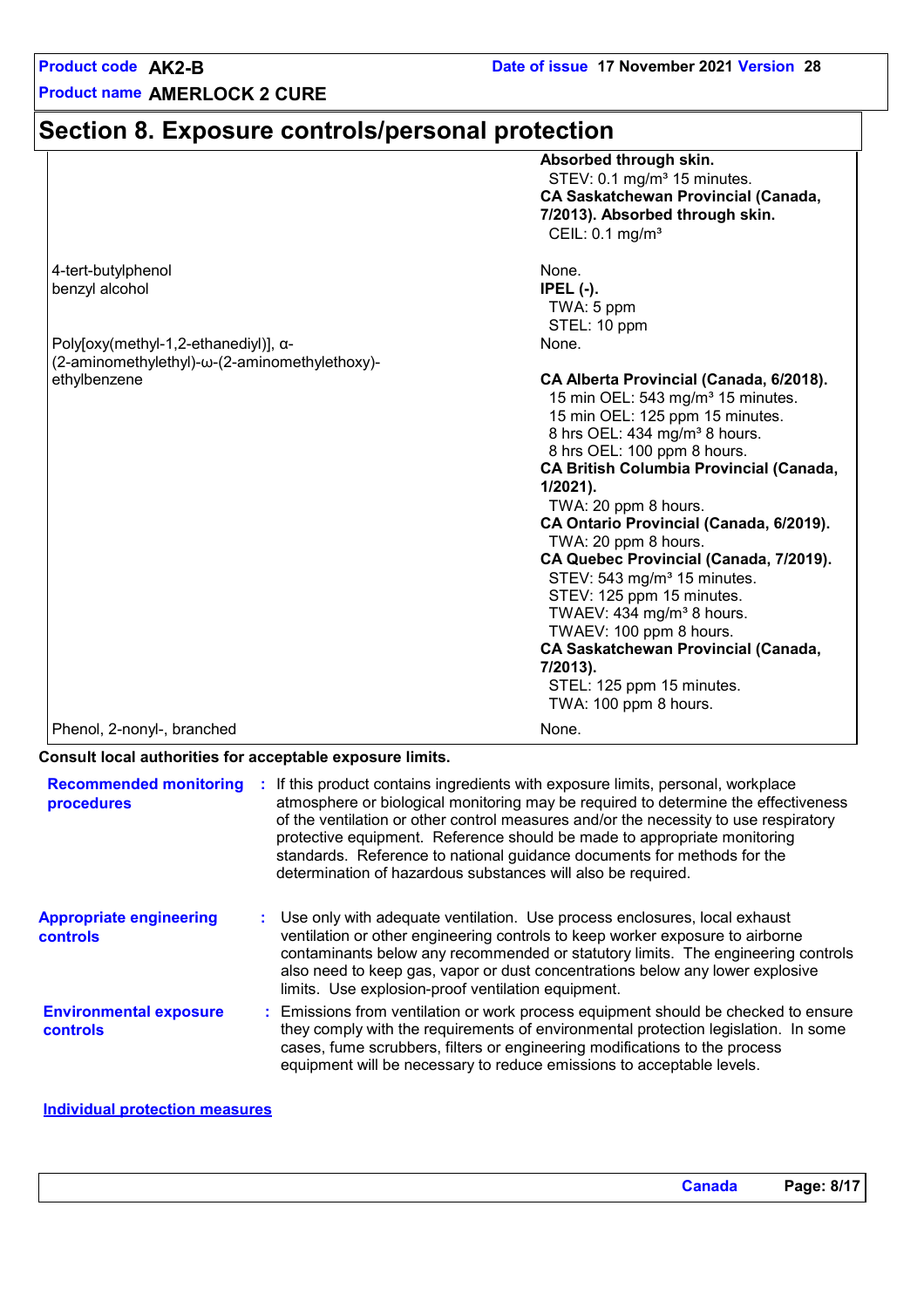# **Section 8. Exposure controls/personal protection**

| <b>Hygiene measures</b>       | : Wash hands, forearms and face thoroughly after handling chemical products, before<br>eating, smoking and using the lavatory and at the end of the working period.<br>Appropriate techniques should be used to remove potentially contaminated clothing.<br>Contaminated work clothing should not be allowed out of the workplace. Wash<br>contaminated clothing before reusing. Ensure that eyewash stations and safety<br>showers are close to the workstation location.                                                                                                                                               |
|-------------------------------|---------------------------------------------------------------------------------------------------------------------------------------------------------------------------------------------------------------------------------------------------------------------------------------------------------------------------------------------------------------------------------------------------------------------------------------------------------------------------------------------------------------------------------------------------------------------------------------------------------------------------|
| <b>Eye/face protection</b>    | : Chemical splash goggles and face shield.                                                                                                                                                                                                                                                                                                                                                                                                                                                                                                                                                                                |
| <b>Skin protection</b>        |                                                                                                                                                                                                                                                                                                                                                                                                                                                                                                                                                                                                                           |
| <b>Hand protection</b>        | : Chemical-resistant, impervious gloves complying with an approved standard should<br>be worn at all times when handling chemical products if a risk assessment indicates<br>this is necessary. Considering the parameters specified by the glove manufacturer,<br>check during use that the gloves are still retaining their protective properties. It<br>should be noted that the time to breakthrough for any glove material may be<br>different for different glove manufacturers. In the case of mixtures, consisting of<br>several substances, the protection time of the gloves cannot be accurately<br>estimated. |
| <b>Gloves</b>                 | butyl rubber                                                                                                                                                                                                                                                                                                                                                                                                                                                                                                                                                                                                              |
| <b>Body protection</b>        | Personal protective equipment for the body should be selected based on the task<br>being performed and the risks involved and should be approved by a specialist<br>before handling this product. When there is a risk of ignition from static electricity,<br>wear anti-static protective clothing. For the greatest protection from static<br>discharges, clothing should include anti-static overalls, boots and gloves.                                                                                                                                                                                               |
| <b>Other skin protection</b>  | : Appropriate footwear and any additional skin protection measures should be<br>selected based on the task being performed and the risks involved and should be<br>approved by a specialist before handling this product.                                                                                                                                                                                                                                                                                                                                                                                                 |
| <b>Respiratory protection</b> | Respirator selection must be based on known or anticipated exposure levels, the<br>hazards of the product and the safe working limits of the selected respirator. If<br>workers are exposed to concentrations above the exposure limit, they must use<br>appropriate, certified respirators. Use a properly fitted, air-purifying or air-fed<br>respirator complying with an approved standard if a risk assessment indicates this is<br>necessary.                                                                                                                                                                       |

# **Section 9. Physical and chemical properties**

| <b>Appearance</b>                                      |                                                   |
|--------------------------------------------------------|---------------------------------------------------|
| <b>Physical state</b>                                  | $:$ Liquid.                                       |
| <b>Color</b>                                           | $:$ Clear.                                        |
| <b>Odor</b>                                            | : Characteristic.                                 |
| <b>Odor threshold</b>                                  | : Not available.                                  |
| pH                                                     | : Not applicable.                                 |
| <b>Melting point</b>                                   | : Not available.                                  |
| <b>Boiling point</b>                                   | : $>37.78^{\circ}C$ ( $>100^{\circ}F$ )           |
| <b>Flash point</b>                                     | : Closed cup: $33.33^{\circ}$ C (92 $^{\circ}$ F) |
| <b>Auto-ignition temperature</b>                       | : Not available.                                  |
| <b>Decomposition temperature</b>                       | : Not available.                                  |
| <b>Flammability (solid, gas)</b>                       | : Not available.                                  |
| <b>Lower and upper explosive</b><br>(flammable) limits | : Not available.                                  |
| <b>Evaporation rate</b>                                | $\therefore$ 0.71 (butyl acetate = 1)             |
| <b>Vapor pressure</b>                                  | : $1.3$ kPa (9.6 mm Hg)                           |
| <b>Vapor density</b>                                   | : Not available.                                  |
|                                                        |                                                   |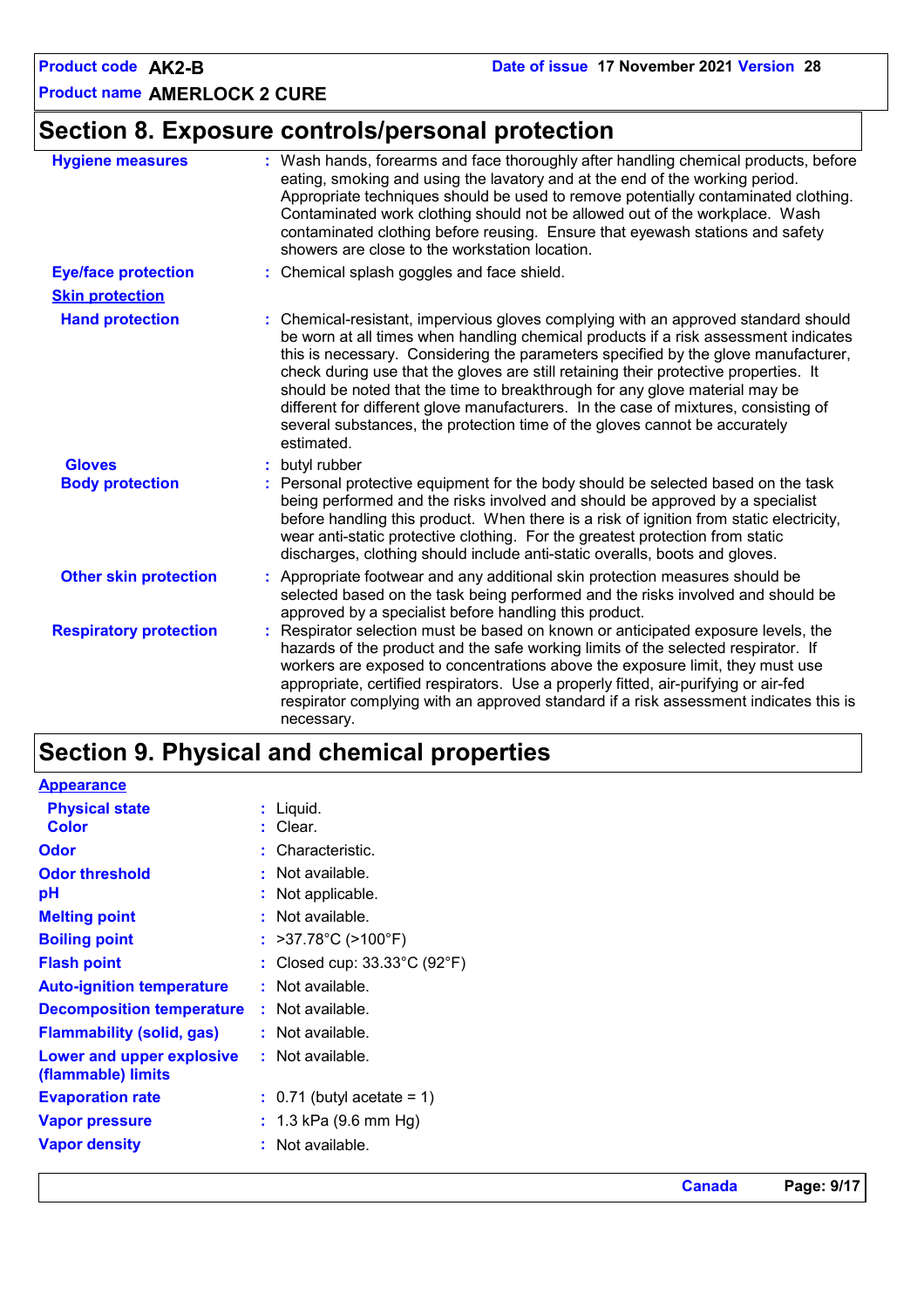# **Section 9. Physical and chemical properties**

| <b>Relative density</b>                           | : 1.42                                                       |
|---------------------------------------------------|--------------------------------------------------------------|
| Density (lbs / gal)                               | : 11.85                                                      |
| <b>Solubility</b>                                 | : Insoluble in the following materials: cold water.          |
| <b>Partition coefficient: n-</b><br>octanol/water | : Not applicable.                                            |
| <b>Viscosity</b>                                  | : Kinematic (40°C (104°F)): >21 mm <sup>2</sup> /s (>21 cSt) |
| <b>Volatility</b>                                 | : 29% (v/v), 17.939% (w/w)                                   |
| % Solid. (w/w)                                    | : 82.061                                                     |

# **Section 10. Stability and reactivity**

| <b>Reactivity</b>                                   | : No specific test data related to reactivity available for this product or its ingredients.                                                             |
|-----------------------------------------------------|----------------------------------------------------------------------------------------------------------------------------------------------------------|
| <b>Chemical stability</b>                           | : The product is stable.                                                                                                                                 |
| <b>Possibility of hazardous</b><br><b>reactions</b> | : Under normal conditions of storage and use, hazardous reactions will not occur.                                                                        |
| <b>Conditions to avoid</b>                          | : When exposed to high temperatures may produce hazardous decomposition<br>products.<br>Refer to protective measures listed in sections 7 and 8.         |
| <b>Incompatible materials</b>                       | : Keep away from the following materials to prevent strong exothermic reactions:<br>oxidizing agents, strong alkalis, strong acids.                      |
| <b>Hazardous decomposition</b><br>products          | : Depending on conditions, decomposition products may include the following materials:<br>carbon oxides nitrogen oxides sulfur oxides metal oxide/oxides |

# **Section 11. Toxicological information**

#### **Information on toxicological effects**

#### **Acute toxicity**

| Rat<br>Rat<br>Rabbit<br>Rat<br>Rabbit<br>Rat | >2000 mg/kg<br>>5000 mg/kg<br>$1.7$ g/kg<br>4.3 g/kg |         |
|----------------------------------------------|------------------------------------------------------|---------|
|                                              |                                                      |         |
|                                              |                                                      |         |
|                                              |                                                      |         |
|                                              |                                                      |         |
|                                              | $2.14$ g/kg                                          |         |
|                                              | 1300 mg/kg                                           |         |
| Rat                                          | >2000 mg/kg                                          |         |
|                                              |                                                      |         |
|                                              |                                                      |         |
|                                              |                                                      |         |
|                                              |                                                      |         |
| Rat                                          | >2000 mg/kg                                          |         |
| Rat                                          | 700 ppm                                              | 1 hours |
|                                              |                                                      |         |
| Rat - Male,                                  | $>3100$ mg/kg                                        |         |
| Female                                       |                                                      |         |
| Rat                                          | 930 mg/kg                                            |         |
|                                              | $2.29$ g/kg                                          |         |
| Rabbit                                       |                                                      |         |
|                                              |                                                      |         |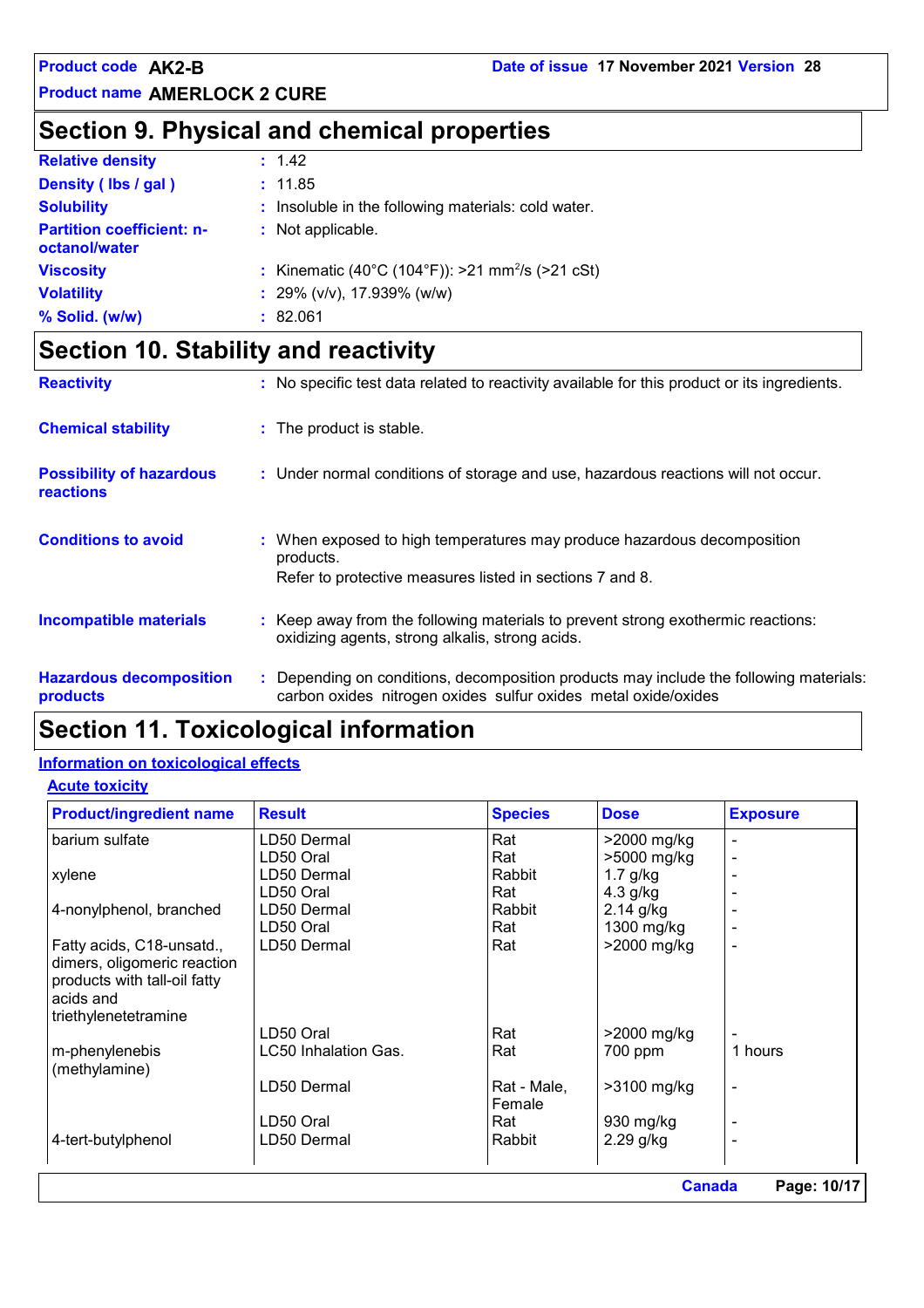## **Section 11. Toxicological information**

|                                                 | LD50 Oral                       | Rat    | $2.95$ g/kg               |         |
|-------------------------------------------------|---------------------------------|--------|---------------------------|---------|
| benzyl alcohol                                  | LC50 Inhalation Dusts and mists | Rat    | $>4178$ mg/m <sup>3</sup> | 4 hours |
|                                                 | LD50 Dermal                     | Rabbit | 2000 mg/kg                | ۰       |
|                                                 | LD50 Oral                       | Rat    | $1.23$ g/kg               | ۰       |
| Poly[oxy(methyl-1,2-ethanediyl)],   LD50 Dermal |                                 | Rat    | 2980 mg/kg                |         |
| $\alpha$ -                                      |                                 |        |                           |         |
| (2-aminomethylethyl)-ω-(2-aminomethylethoxy)-   |                                 |        |                           |         |
|                                                 |                                 |        |                           |         |
|                                                 | LD50 Oral                       | Rat    | 2885 mg/kg                |         |
| ethylbenzene                                    | <b>LC50 Inhalation Vapor</b>    | Rat    | $17.8$ mg/l               | 4 hours |
|                                                 | LD50 Dermal                     | Rabbit | $17.8$ g/kg               | -       |
|                                                 | LD50 Oral                       | Rat    | $3.5$ g/kg                | -       |

#### **Conclusion/Summary :**

: There are no data available on the mixture itself.

#### **Irritation/Corrosion**

| <b>Product/ingredient name</b> | <b>Result</b>            | <b>Species</b> | <b>Score</b> | <b>Exposure</b> | <b>Observation</b> |
|--------------------------------|--------------------------|----------------|--------------|-----------------|--------------------|
| xylene                         | Skin - Moderate irritant | Rabbit         |              | 24 hours 500    |                    |
|                                |                          |                |              | mg              |                    |
| 4-nonylphenol, branched        | Skin - Erythema/Eschar   | Rabbit         | 4            |                 |                    |
| Fatty acids, C18-unsatd.,      | Skin - Irritant          | Human          |              |                 |                    |
| dimers, oligomeric reaction    |                          |                |              |                 |                    |
| products with tall-oil fatty   |                          |                |              |                 |                    |
| acids and                      |                          |                |              |                 |                    |
| triethylenetetramine           |                          |                |              |                 |                    |
|                                | Eyes - Severe irritant   | Rabbit         |              |                 |                    |
| m-phenylenebis                 | Skin - Severe irritant   | Rat            |              | 4 hours         | 4 hours            |
| (methylamine)                  |                          |                |              |                 |                    |

#### **Conclusion/Summary**

**Skin Example 20 EXEC 12 :** There are no data available on the mixture itself.

**Eyes :** There are no data available on the mixture itself.

**Respiratory :**

There are no data available on the mixture itself.

#### **Sensitization**

| <b>Product/ingredient name</b>                                                                                                                                   | <b>Route of</b><br>exposure | <b>Species</b>                                         | <b>Result</b>              |
|------------------------------------------------------------------------------------------------------------------------------------------------------------------|-----------------------------|--------------------------------------------------------|----------------------------|
| Fatty acids, C18-unsatd.,<br>dimers, oligomeric reaction<br>products with tall-oil fatty<br>acids and<br>triethylenetetramine<br>m-phenylenebis<br>(methylamine) | skin<br>skin                | Mouse<br>Mouse                                         | Sensitizing<br>Sensitizing |
| <b>Skin</b>                                                                                                                                                      |                             | $:$ There are no data available on the mixture itself. |                            |
| <b>Respiratory</b>                                                                                                                                               |                             | $:$ There are no data available on the mixture itself. |                            |
| <b>Mutagenicity</b>                                                                                                                                              |                             |                                                        |                            |
| <b>Conclusion/Summary</b>                                                                                                                                        |                             | $:$ There are no data available on the mixture itself. |                            |
| <b>Carcinogenicity</b>                                                                                                                                           |                             |                                                        |                            |
| <b>Conclusion/Summary</b>                                                                                                                                        |                             | $:$ There are no data available on the mixture itself. |                            |
| <b>Classification</b>                                                                                                                                            |                             |                                                        |                            |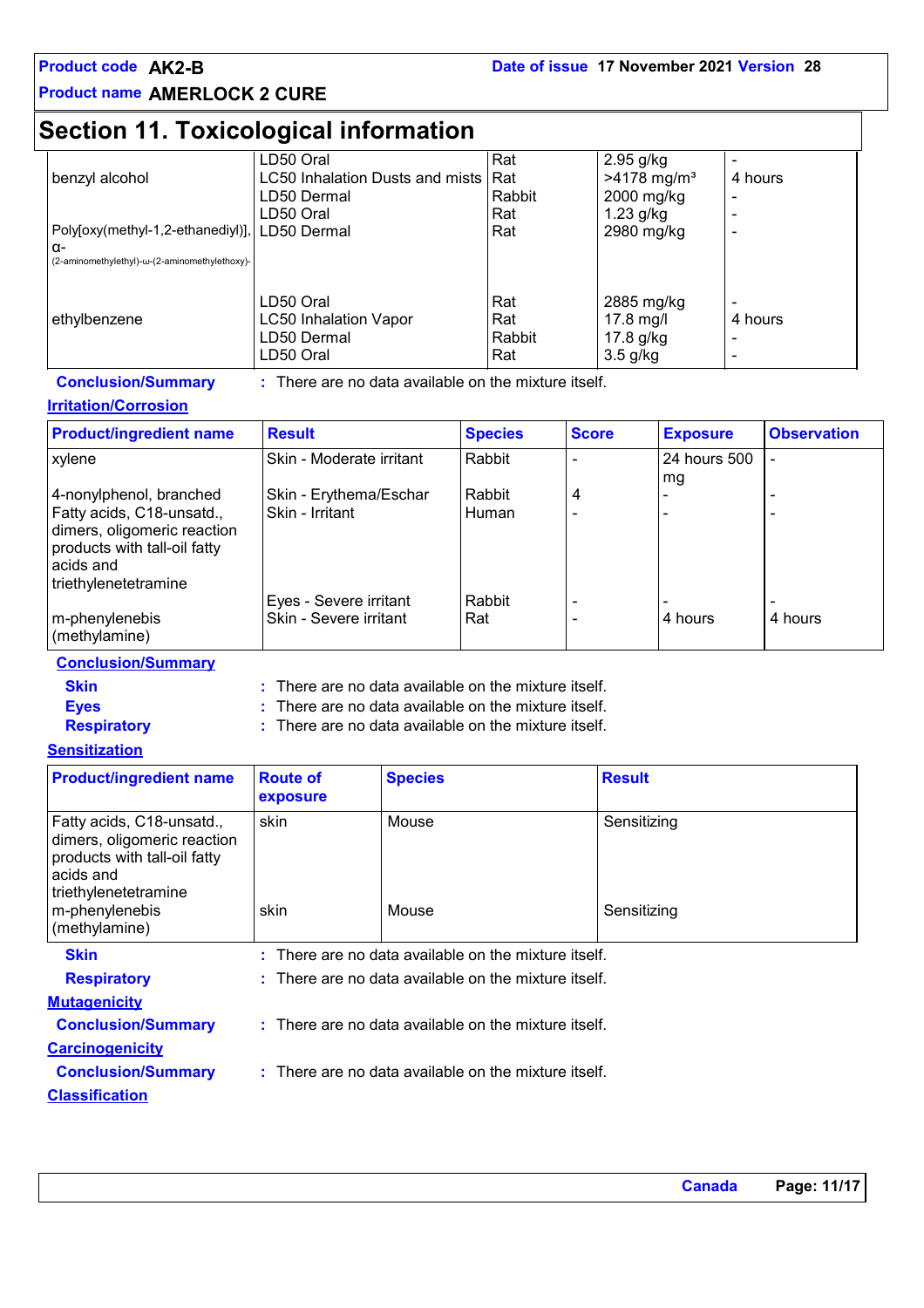# **Section 11. Toxicological information**

| <b>Product/ingredient name</b>                                                                                                                          | <b>OSHA</b> | <b>IARC</b> | <b>NTP</b>                                             |                             |                                 |
|---------------------------------------------------------------------------------------------------------------------------------------------------------|-------------|-------------|--------------------------------------------------------|-----------------------------|---------------------------------|
| xylene<br>ethylbenzene                                                                                                                                  |             | 3<br>2Β     |                                                        |                             |                                 |
| <b>Carcinogen Classification code:</b>                                                                                                                  |             |             |                                                        |                             |                                 |
| IARC: 1, 2A, 2B, 3, 4<br>NTP: Known to be a human carcinogen; Reasonably anticipated to be a human carcinogen<br>OSHA: +<br>Not listed/not regulated: - |             |             |                                                        |                             |                                 |
| <b>Reproductive toxicity</b>                                                                                                                            |             |             |                                                        |                             |                                 |
| <b>Conclusion/Summary</b>                                                                                                                               |             |             | $:$ There are no data available on the mixture itself. |                             |                                 |
| <b>Teratogenicity</b>                                                                                                                                   |             |             |                                                        |                             |                                 |
| <b>Conclusion/Summary</b>                                                                                                                               |             |             | $:$ There are no data available on the mixture itself. |                             |                                 |
| <b>Specific target organ toxicity (single exposure)</b>                                                                                                 |             |             |                                                        |                             |                                 |
| <b>Name</b>                                                                                                                                             |             |             | <b>Category</b>                                        | <b>Route of</b><br>exposure | <b>Target organs</b>            |
| Talc, not containing asbestiform fibres                                                                                                                 |             |             | Category 3                                             |                             | Respiratory tract<br>irritation |

### **Specific target organ toxicity (repeated exposure)**

| <b>Name</b>          |                                                                                                                                                                                                                          | <b>Category</b> | <b>Route of</b><br>exposure | <b>Target organs</b> |
|----------------------|--------------------------------------------------------------------------------------------------------------------------------------------------------------------------------------------------------------------------|-----------------|-----------------------------|----------------------|
| ethylbenzene         |                                                                                                                                                                                                                          | Category 2      |                             | hearing organs       |
| <b>Target organs</b> | : Contains material which causes damage to the following organs: blood, liver, heart,<br>brain, skin, central nervous system (CNS).<br>Contains material which may cause damage to the following organs: kidneys, lungs, |                 |                             |                      |

xylene **Category 3** - Respiratory tract

Contains material which may cause damage to the following organs: kidneys, lungs, the nervous system, the reproductive system, gastrointestinal tract, cardiovascular system, upper respiratory tract, ears, eye, lens or cornea.

#### **Aspiration hazard**

| <b>Name</b>    | <b>Result</b>                         |
|----------------|---------------------------------------|
| <b>Lxvlene</b> | <b>ASPIRATION HAZARD - Category 1</b> |
| lethvlbenzene  | <b>ASPIRATION HAZARD - Category 1</b> |

#### **Information on the likely routes of exposure**

#### **Potential acute health effects**

| <b>Eye contact</b>  | : Causes serious eye damage.                                                       |
|---------------------|------------------------------------------------------------------------------------|
| <b>Inhalation</b>   | : Harmful if inhaled. May cause respiratory irritation.                            |
| <b>Skin contact</b> | : Causes severe burns. Defatting to the skin. May cause an allergic skin reaction. |
| <b>Ingestion</b>    | : Corrosive to the digestive tract. Causes burns.                                  |
|                     |                                                                                    |

#### **Over-exposure signs/symptoms**

irritation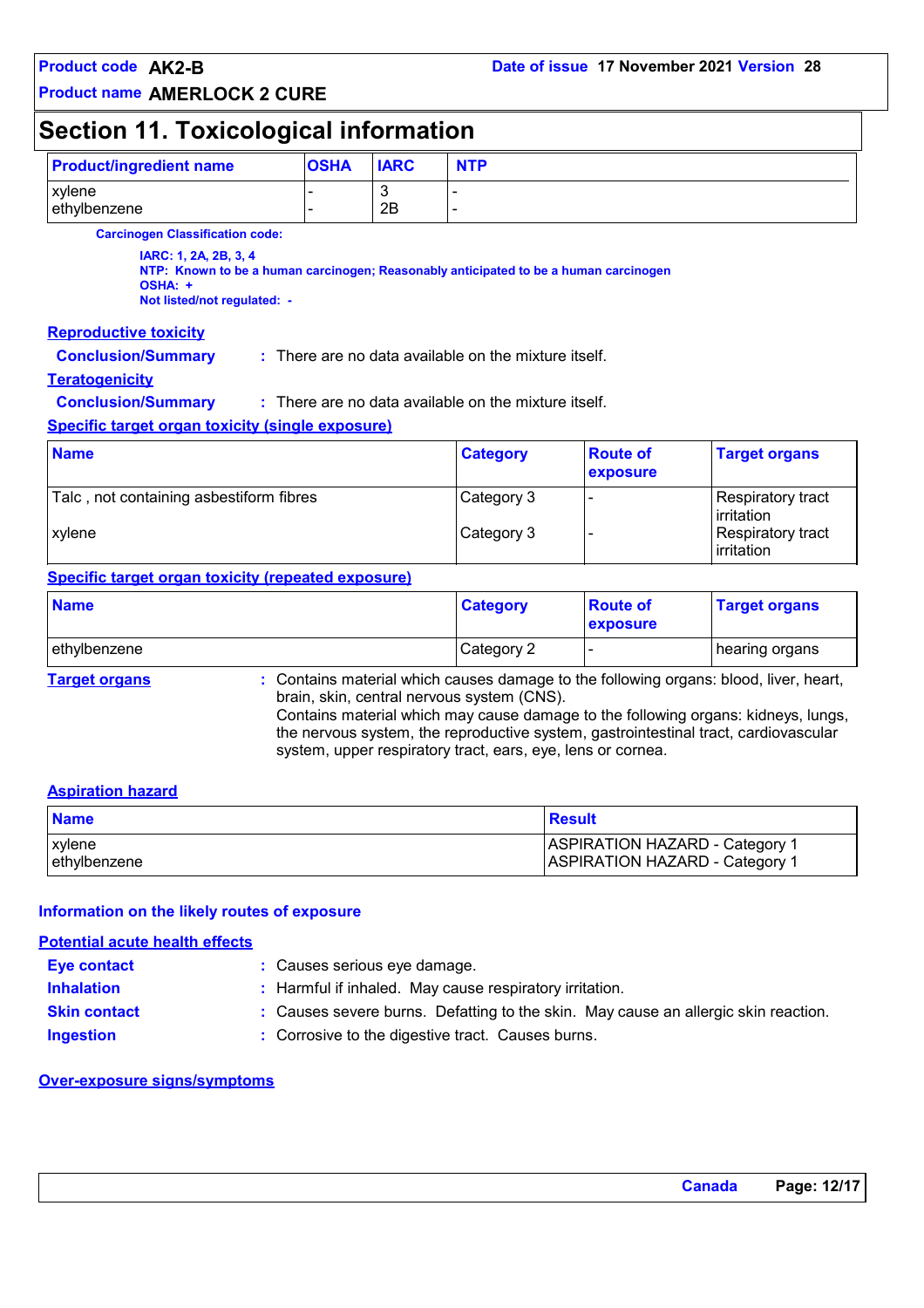# **Section 11. Toxicological information**

| <b>Eye contact</b>  | : Adverse symptoms may include the following:<br>pain<br>watering<br>redness                                                                                                                                |
|---------------------|-------------------------------------------------------------------------------------------------------------------------------------------------------------------------------------------------------------|
| <b>Inhalation</b>   | : Adverse symptoms may include the following:<br>respiratory tract irritation<br>coughing<br>reduced fetal weight<br>increase in fetal deaths<br>skeletal malformations                                     |
| <b>Skin contact</b> | : Adverse symptoms may include the following:<br>pain or irritation<br>redness<br>dryness<br>cracking<br>blistering may occur<br>reduced fetal weight<br>increase in fetal deaths<br>skeletal malformations |
| <b>Ingestion</b>    | : Adverse symptoms may include the following:<br>stomach pains<br>reduced fetal weight<br>increase in fetal deaths<br>skeletal malformations                                                                |

#### **Delayed and immediate effects and also chronic effects from short and long term exposure**

| <b>Conclusion/Summary</b>                                           | : There are no data available on the mixture itself. Exposure to component solvent<br>vapor concentrations in excess of the stated occupational exposure limit may result<br>in adverse health effects such as mucous membrane and respiratory system<br>irritation and adverse effects on the kidneys, liver and central nervous system.<br>Symptoms and signs include headache, dizziness, fatigue, muscular weakness,<br>drowsiness and, in extreme cases, loss of consciousness. Solvents may cause<br>some of the above effects by absorption through the skin. There is some evidence<br>that repeated exposure to organic solvent vapors in combination with constant loud<br>noise can cause greater hearing loss than expected from exposure to noise alone.<br>If splashed in the eyes, the liquid may cause irritation and reversible damage.<br>Ingestion may cause nausea, diarrhea and vomiting. This takes into account, where<br>known, delayed and immediate effects and also chronic effects of components from<br>short-term and long-term exposure by oral, inhalation and dermal routes of<br>exposure and eye contact. Exposure to amine vapor has been reported to cause<br>transient corneal edema described as blue haze, halo effect, foggy or blurred vision<br>for several hours. This condition is typically temporary and does not cause<br>permanent visual effects. When the proper eye protection specified in Section 8 is<br>worn, exposure is significantly reduced and the condition has not been observed. |
|---------------------------------------------------------------------|--------------------------------------------------------------------------------------------------------------------------------------------------------------------------------------------------------------------------------------------------------------------------------------------------------------------------------------------------------------------------------------------------------------------------------------------------------------------------------------------------------------------------------------------------------------------------------------------------------------------------------------------------------------------------------------------------------------------------------------------------------------------------------------------------------------------------------------------------------------------------------------------------------------------------------------------------------------------------------------------------------------------------------------------------------------------------------------------------------------------------------------------------------------------------------------------------------------------------------------------------------------------------------------------------------------------------------------------------------------------------------------------------------------------------------------------------------------------------------------------------------------------------------------------------|
| <b>Short term exposure</b><br><b>Potential immediate</b><br>effects | $:$ There are no data available on the mixture itself.                                                                                                                                                                                                                                                                                                                                                                                                                                                                                                                                                                                                                                                                                                                                                                                                                                                                                                                                                                                                                                                                                                                                                                                                                                                                                                                                                                                                                                                                                           |
| <b>Potential delayed effects</b>                                    | $\therefore$ There are no data available on the mixture itself.                                                                                                                                                                                                                                                                                                                                                                                                                                                                                                                                                                                                                                                                                                                                                                                                                                                                                                                                                                                                                                                                                                                                                                                                                                                                                                                                                                                                                                                                                  |
| <b>Long term exposure</b>                                           |                                                                                                                                                                                                                                                                                                                                                                                                                                                                                                                                                                                                                                                                                                                                                                                                                                                                                                                                                                                                                                                                                                                                                                                                                                                                                                                                                                                                                                                                                                                                                  |
| <b>Potential immediate</b><br>effects                               | $:$ There are no data available on the mixture itself.                                                                                                                                                                                                                                                                                                                                                                                                                                                                                                                                                                                                                                                                                                                                                                                                                                                                                                                                                                                                                                                                                                                                                                                                                                                                                                                                                                                                                                                                                           |
| <b>Potential delayed effects</b>                                    | : There are no data available on the mixture itself.                                                                                                                                                                                                                                                                                                                                                                                                                                                                                                                                                                                                                                                                                                                                                                                                                                                                                                                                                                                                                                                                                                                                                                                                                                                                                                                                                                                                                                                                                             |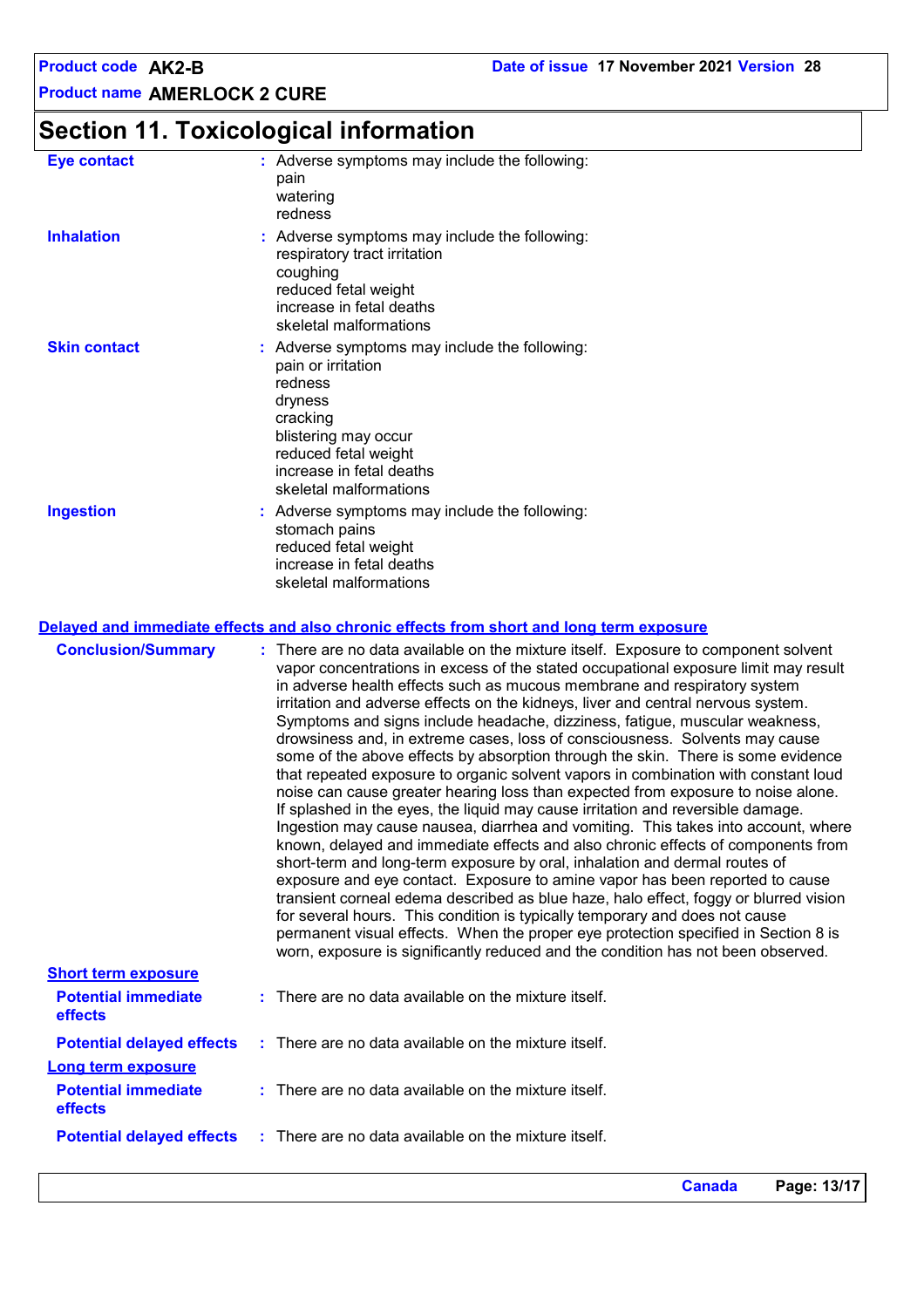# **Section 11. Toxicological information**

#### **Potential chronic health effects**

| <b>General</b>               | : May cause damage to organs through prolonged or repeated exposure. Prolonged<br>or repeated contact can defat the skin and lead to irritation, cracking and/or<br>dermatitis. Once sensitized, a severe allergic reaction may occur when<br>subsequently exposed to very low levels. |
|------------------------------|----------------------------------------------------------------------------------------------------------------------------------------------------------------------------------------------------------------------------------------------------------------------------------------|
| <b>Carcinogenicity</b>       | : Suspected of causing cancer. Risk of cancer depends on duration and level of<br>exposure.                                                                                                                                                                                            |
| <b>Mutagenicity</b>          | : No known significant effects or critical hazards.                                                                                                                                                                                                                                    |
| <b>Reproductive toxicity</b> | : Suspected of damaging fertility or the unborn child.                                                                                                                                                                                                                                 |

#### **Numerical measures of toxicity**

#### **Acute toxicity estimates**

| <b>Product/ingredient name</b>                                                                                          | Oral (mg/<br>kg) | <b>Dermal</b><br>(mg/kg) | <b>Inhalation</b><br>(gases)<br>(ppm) | <b>Inhalation</b><br>(vapors)<br>(mg/l) | <b>Inhalation</b><br>(dusts<br>and mists)<br>(mg/l) |
|-------------------------------------------------------------------------------------------------------------------------|------------------|--------------------------|---------------------------------------|-----------------------------------------|-----------------------------------------------------|
| AMERLOCK 2 CURE                                                                                                         | 4438.2           | 2680.6                   | 30864.8                               | 25.4                                    | 2.5                                                 |
| barium sulfate                                                                                                          | N/A              | 2500                     | N/A                                   | N/A                                     | N/A                                                 |
| xylene                                                                                                                  | 4300             | 1700                     | N/A                                   | 11                                      | 1.5                                                 |
| 4-nonylphenol, branched                                                                                                 | 1300             | 2140                     | N/A                                   | N/A                                     | N/A                                                 |
| Fatty acids, C18-unsatd., dimers, oligomeric<br>reaction products with tall-oil fatty acids and<br>triethylenetetramine | 2500             | 2500                     | N/A                                   | N/A                                     | N/A                                                 |
| m-phenylenebis(methylamine)                                                                                             | 930              | 2500                     | 4500                                  | N/A                                     | N/A                                                 |
| 4-tert-butylphenol                                                                                                      | 2950             | 2290                     | N/A                                   | N/A                                     | N/A                                                 |
| benzyl alcohol                                                                                                          | 1230             | 2000                     | N/A                                   | N/A                                     | 1.5                                                 |
| Poly[oxy(methyl-1,2-ethanediyl)], α-<br>(2-aminomethylethyl)-ω-(2-aminomethylethoxy)-                                   | 2885             | 2980                     | N/A                                   | N/A                                     | N/A                                                 |
| ethylbenzene                                                                                                            | 3500             | 17800                    | N/A                                   | 17.8                                    | 1.5                                                 |
| Phenol, 2-nonyl-, branched                                                                                              | 500              | N/A                      | N/A                                   | N/A                                     | N/A                                                 |

# **Section 12. Ecological information**

| <b>Toxicity</b>                                                                                                                 |                                                                    |                                         |                      |
|---------------------------------------------------------------------------------------------------------------------------------|--------------------------------------------------------------------|-----------------------------------------|----------------------|
| <b>Product/ingredient name</b>                                                                                                  | <b>Result</b>                                                      | <b>Species</b>                          | <b>Exposure</b>      |
| 4-nonylphenol, branched                                                                                                         | Acute EC50 0.044 mg/l<br>Acute LC50 0.221 mg/l                     | Crustaceans - Moina macrocopa<br>Fish   | 48 hours<br>96 hours |
| Fatty acids, C18-unsatd.,<br>dimers, oligomeric reaction<br>products with tall-oil fatty<br>l acids and<br>triethylenetetramine | EC10 1.78 mg/l                                                     | Algae                                   | 72 hours             |
| Poly[oxy(methyl-1,2-ethanediyl)],<br>α-<br>(2-aminomethylethyl)-ω-(2-aminomethylethoxy)-                                        | EC50 15 mg/l                                                       | Algae                                   | 72 hours             |
| ethylbenzene                                                                                                                    | Acute EC50 1.8 mg/l Fresh water<br>Chronic NOEC 1 mg/l Fresh water | Daphnia<br>Daphnia - Ceriodaphnia dubia | 48 hours             |
| Phenol, 2-nonyl-, branched                                                                                                      | Acute LC50 0.017 mg/l                                              | Fish - Pleuronectes americanus          | 96 hours             |

#### **Persistence and degradability**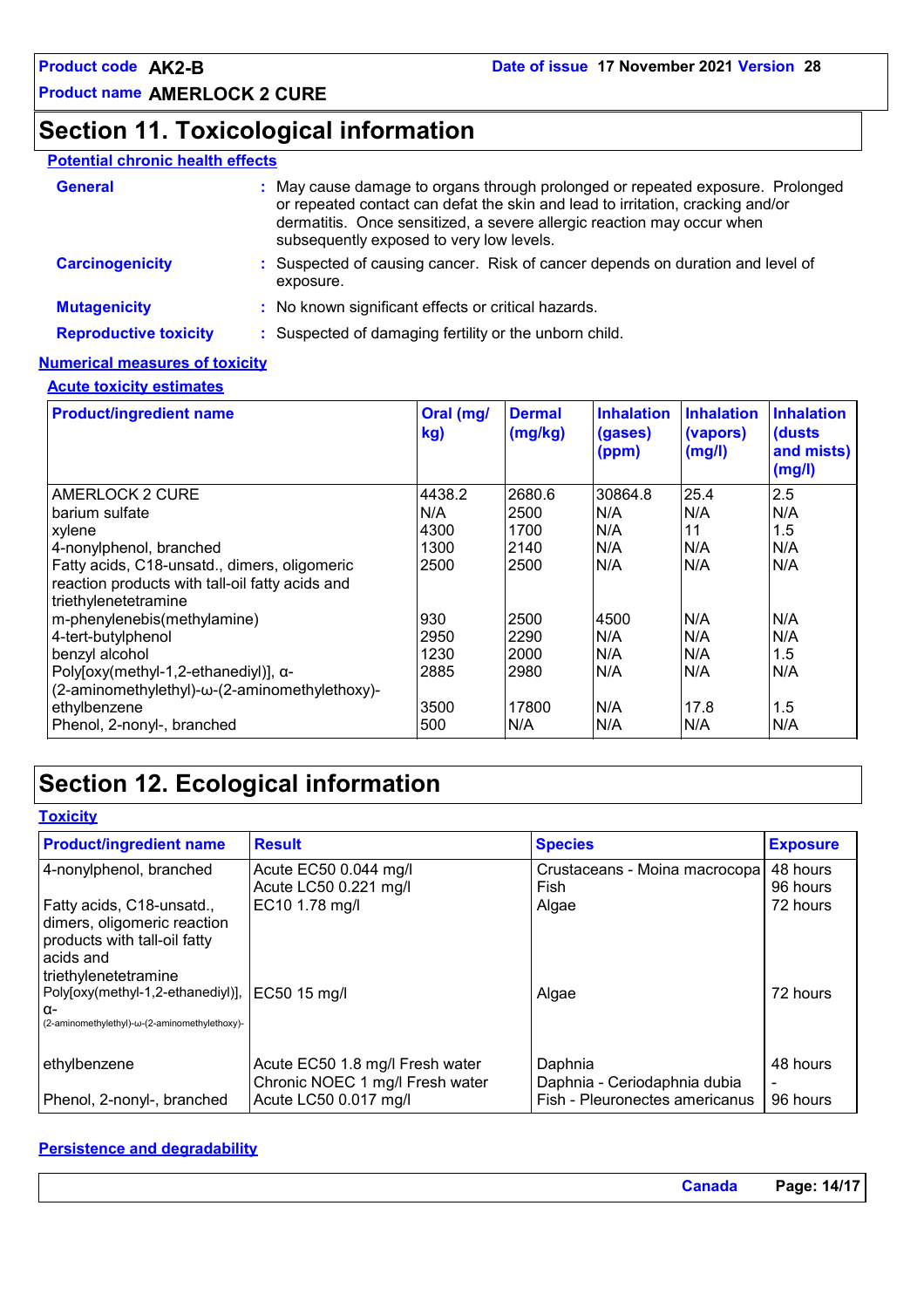### **Section 12. Ecological information**

| <b>Product/ingredient name</b>                                                                                                                                                                                                                           | <b>Test</b>              | <b>Result</b>            |                   | <b>Dose</b> | <b>Inoculum</b>                                  |
|----------------------------------------------------------------------------------------------------------------------------------------------------------------------------------------------------------------------------------------------------------|--------------------------|--------------------------|-------------------|-------------|--------------------------------------------------|
| ethylbenzene                                                                                                                                                                                                                                             |                          | 79 % - Readily - 10 days |                   |             | -                                                |
| <b>Product/ingredient name</b>                                                                                                                                                                                                                           | <b>Aquatic half-life</b> |                          | <b>Photolysis</b> |             | <b>Biodegradability</b>                          |
| xylene<br>Fatty acids, C18-unsatd.,<br>dimers, oligomeric reaction<br>products with tall-oil fatty<br>acids and<br>triethylenetetramine<br>benzyl alcohol<br>Poly[oxy(methyl-1,2-ethanediyl)],  -<br>α-<br>(2-aminomethylethyl)-ω-(2-aminomethylethoxy)- |                          |                          |                   |             | Readily<br>Not readily<br>Readily<br>Not readily |
| ethylbenzene                                                                                                                                                                                                                                             |                          |                          |                   |             | Readily                                          |

#### **Bioaccumulative potential**

| <b>Product/ingredient name</b>      | $LogP_{ow}$ | <b>BCF</b>  | <b>Potential</b> |
|-------------------------------------|-------------|-------------|------------------|
| xylene                              | 3.12        | 7.4 to 18.5 | low              |
| 4-nonylphenol, branched             | 5.4         | 251.19      | low              |
| m-phenylenebis<br>$ $ (methylamine) | 0.18        | 2.69        | low              |
| 4-tert-butylphenol                  |             | 67.61       | low              |
| benzyl alcohol                      | 0.87        |             | low              |
| ethylbenzene                        | 3.6         | 79.43       | low              |

#### **Mobility in soil**

**Soil/water partition coefficient (Koc)** 

**:** Not available.

# **Section 13. Disposal considerations**

**Disposal methods :**

The generation of waste should be avoided or minimized wherever possible. Disposal of this product, solutions and any by-products should at all times comply with the requirements of environmental protection and waste disposal legislation and any regional local authority requirements. Dispose of surplus and nonrecyclable products via a licensed waste disposal contractor. Waste should not be disposed of untreated to the sewer unless fully compliant with the requirements of all authorities with jurisdiction. Waste packaging should be recycled. Incineration or landfill should only be considered when recycling is not feasible. This material and its container must be disposed of in a safe way. Care should be taken when handling emptied containers that have not been cleaned or rinsed out. Empty containers or liners may retain some product residues. Vapor from product residues may create a highly flammable or explosive atmosphere inside the container. Do not cut, weld or grind used containers unless they have been cleaned thoroughly internally. Avoid dispersal of spilled material and runoff and contact with soil, waterways, drains and sewers.

**Disposal should be in accordance with applicable regional, national and local laws and regulations.**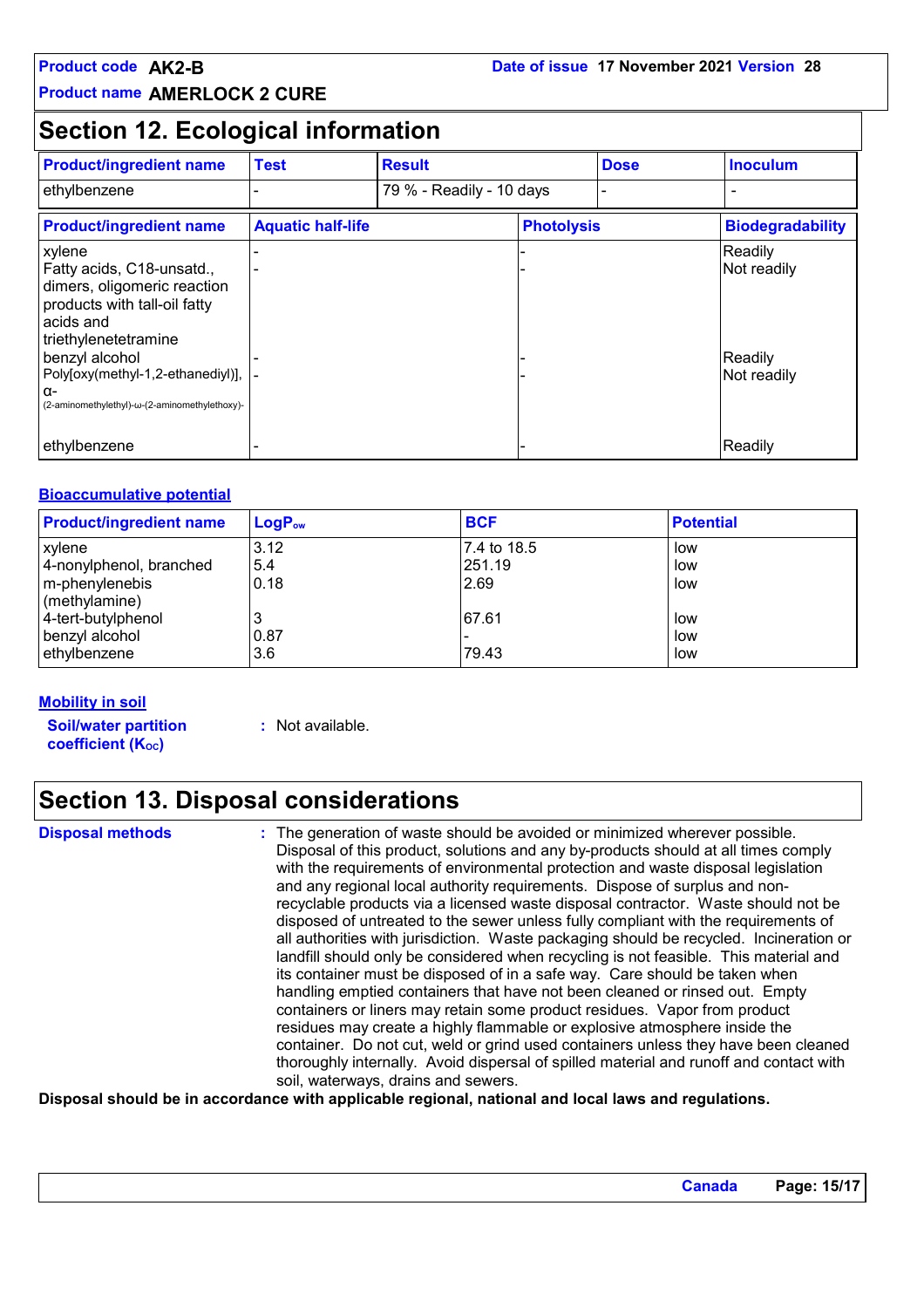### **Section 13. Disposal considerations**

**Refer to Section 7: HANDLING AND STORAGE and Section 8: EXPOSURE CONTROLS/PERSONAL PROTECTION for additional handling information and protection of employees. Section 6. Accidental release measures**

# **Section 14. Transport information**

|                                                    | <b>TDG</b>                              | <b>IMDG</b>               | <b>IATA</b>                                                              |
|----------------------------------------------------|-----------------------------------------|---------------------------|--------------------------------------------------------------------------|
| <b>UN number</b>                                   | <b>UN1263</b>                           | <b>UN1263</b>             | <b>UN1263</b>                                                            |
| <b>UN proper shipping</b><br>name                  | <b>PAINT</b>                            | <b>PAINT</b>              | <b>PAINT</b>                                                             |
| <b>Transport hazard class</b><br>(e <sub>s</sub> ) | 3                                       | 3                         | 3                                                                        |
| <b>Packing group</b>                               | III                                     | Ш                         | Ш                                                                        |
| <b>Environmental hazards</b>                       | Yes.                                    | Yes.                      | Yes. The environmentally<br>hazardous substance mark is<br>not required. |
| <b>Marine pollutant</b><br><b>substances</b>       | (4-nonylphenol, branched,<br>Polyamide) | (4-nonylphenol, branched) | Not applicable.                                                          |

### **Special precautions for user Transport within user's premises:** always transport in closed containers that are **:** upright and secure. Ensure that persons transporting the product know what to do in the event of an accident or spillage. **Additional information IMDG :** The marine pollutant mark is not required when transported in sizes of ≤5 L or ≤5 kg. **IATA :** The environmentally hazardous substance mark may appear if required by other transportation regulations. **TDG :** The marine pollutant mark is not required when transported by road or rail. **Proof of classification statement :** Product classified as per the following sections of the Transportation of Dangerous Goods Regulations: 2.18-2.19 (Class 3), 2.7 (Marine pollutant mark). **Transport in bulk according :** Not applicable. **to IMO instruments**

### **Section 15. Regulatory information**

#### **National Inventory List**

**Canada inventory ( DSL ) :** At least one component is not listed.

### **Section 16. Other information**

```
Hazardous Material Information System (U.S.A.)
Health Flammability 3 Physical hazards
: 3 * : : 0
```
( \* ) - Chronic effects

**Caution: HMIS® ratings are based on a 0-4 rating scale, with 0 representing minimal hazards or risks, and 4 representing significant hazards or risks. Although HMIS® ratings and the associated label are not required on MSDSs or products leaving a facility under 29 CFR 1910.1200, the preparer may choose to provide them. HMIS® ratings are to be used with a fully implemented HMIS® program. HMIS® is a registered trademark and service mark of the American Coatings Association, Inc.**

**Canada Page: 16/17**